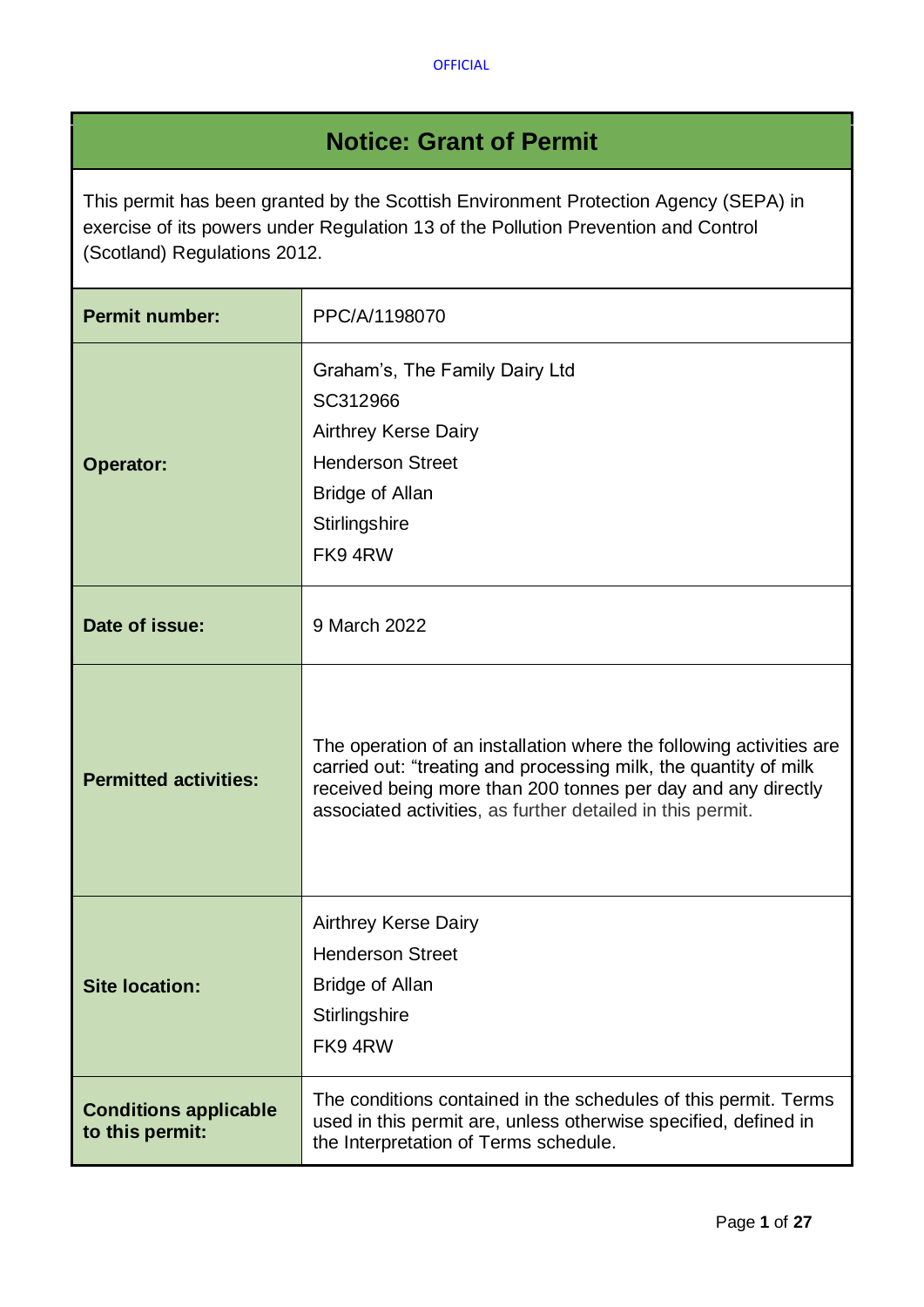#### **OFFICIAL**

## **INTERPRETATION OF TERMS**

For the purposes of this Permit, and unless the context requires otherwise, the following definitions shall apply:

"Authorised Person" means a person who is authorised in writing under Section 108 of the Environment Act 1995 to carry out duties on behalf of SEPA;

"Climate Change Agreement" has the same meaning as in Section 46 of the Finance Act 2000;

"Controlled Waters" has the same meaning as in Section 30 A of the Control of Pollution Act 1974 (as amended);

"Emission" has the same meaning as in the Regulations

"Engine" means gas engine.

"Gas engine" means an internal combustion engine which operates according to the Otto cycle and uses spark ignition to burn fuel:

"hazardous substance" means substances or mixtures as defined in Article 3 of Regulation (EC) No 1272/2008 of the European Parliament on classification, labelling and packaging of substances and mixtures;

"incident" means any of the following situations:

- Where an incident occurs which has caused or may have the potential to cause Pollution;
- Where any malfunction, breakdown or failure of plant or techniques is detected which has caused or may have the potential to cause pollution;
- Where any substance, vibration, heat or noise specified in any Condition of this Permit is detected in an Emission from a source not authorised by a Condition of this Permit and in a quantity which may cause Pollution;
- Where an Emission of any Pollutant not authorised to be released under any condition of this Permit is detected;
- Where an Emission of any substance, vibration, heat or noise is detected that has exceeded, or is likely to exceed, or has caused, or is likely to cause to be exceeded any limit on Emissions specified in a Condition of this Permit.

"Location Plan" means the plan attached as Appendix 2;

"medium combustion plant" means A combustion plant with a rated thermal input equal to or greater than 1 megawatt but less than 20 megawatts;

"nitrogen oxides  $y(NO_x)$ " means the sum of nitrogen oxide and nitrogen dioxide and the mass concentration or mass of NOx is expressed as the equivalent nitrogen dioxide concentration;

"natural gas" means naturally occurring methane with no more than 20% (by volume) of inerts and other constituents;

"operating hours" means the time, expressed in hours, during which a medium combustion plant is operating and discharging emissions into the air, excluding start-up and shut-down periods;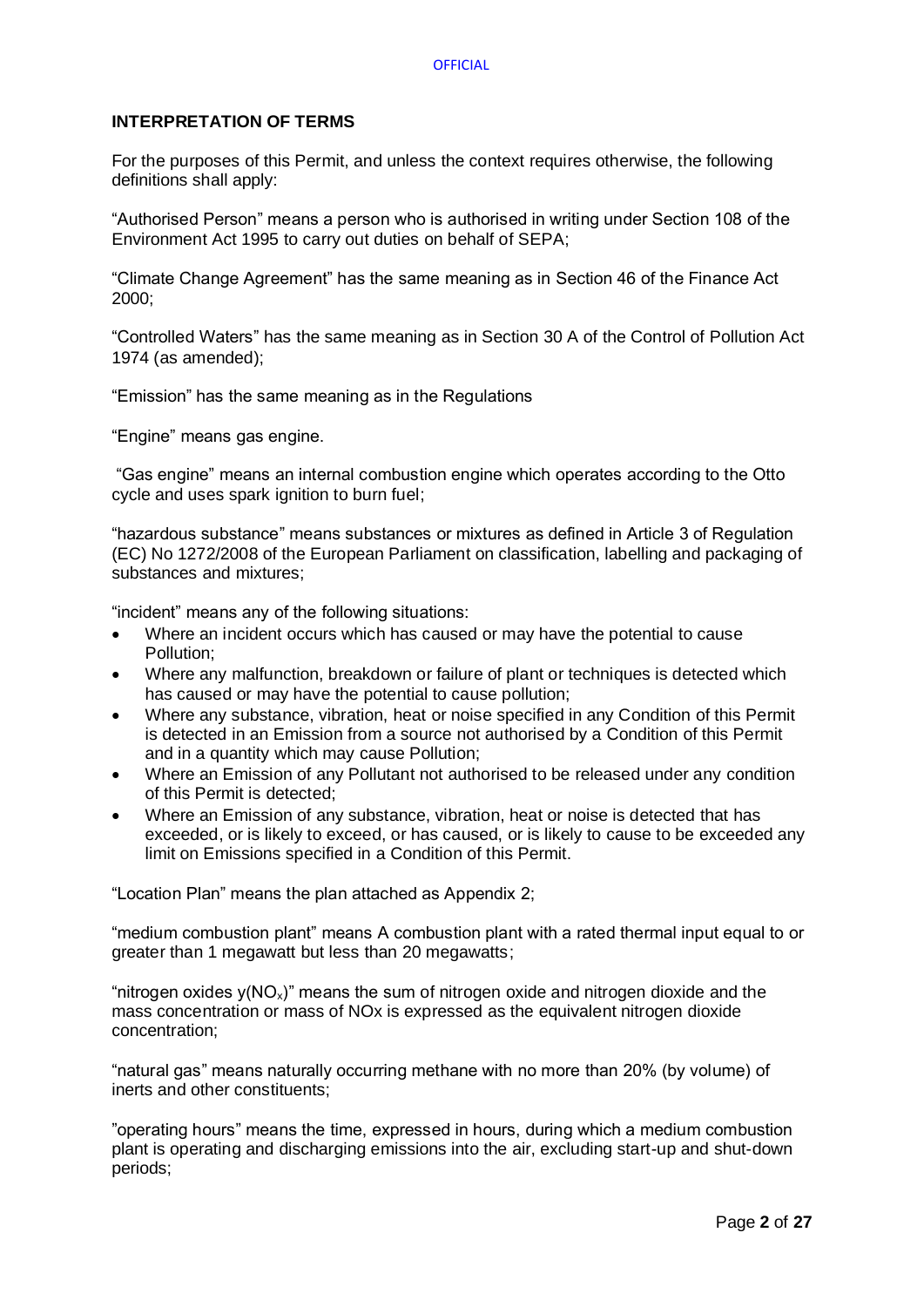"the Permitted Activities" are defined in Schedule 1 of this Permit;

"the Permitted Installation" is defined in Schedule 1 of this Permit and includes references the parts of the Permitted Installation;

"Pollutant" and "Pollution" have the same meaning as in the Regulations;

"rated thermal input" means The rate at which fuel can be burned at the maximum continuous rating of the appliance multiplied by the net calorific value of the fuel and expressed as megawatts thermal;

"SEPA" means the Scottish Environment Protection Agency;

"start-up and shut-down" as defined in the Commission Implementing Decision (2012/249/EU), OJ L 334, 17.12.2000, p.17;

"the Site" is defined in Schedule 1 of this Permit and 'on-site' and 'off-site' shall be interpreted accordingly;

"the Site Boundary" means the boundary of the site as shown in green on the Site Plan;

"Site Plan" means the plan attached as Appendix 1;

"the Regulations" means The Pollution Prevention and Control (Scotland) Regulations 2000;

Any reference to a group of Conditions, numbered Condition, Schedule, Table, Appendix, Figure or Paragraph is a reference to a group of Conditions, numbered Condition, Schedule, Table, Appendix, Figure or Paragraph bearing that number in the Permit;

Except where specified otherwise in this permit:

- "day" means any period of 24 consecutive hours;
- "week" means a period of 7 consecutive days;
- "month" means a calendar month:
- "year" means any period of 12 consecutive months.

And any derived words (e.g. "monthly", "quarterly") shall be interpreted accordingly; and Except where specified otherwise in this Permit, any reference to an enactment or statutory instrument includes a reference to it as amended (whether before or after the date of this Permit) and to any other enactment, which may, after the date of this Permit, directly or indirectly replace it, with or without amendment.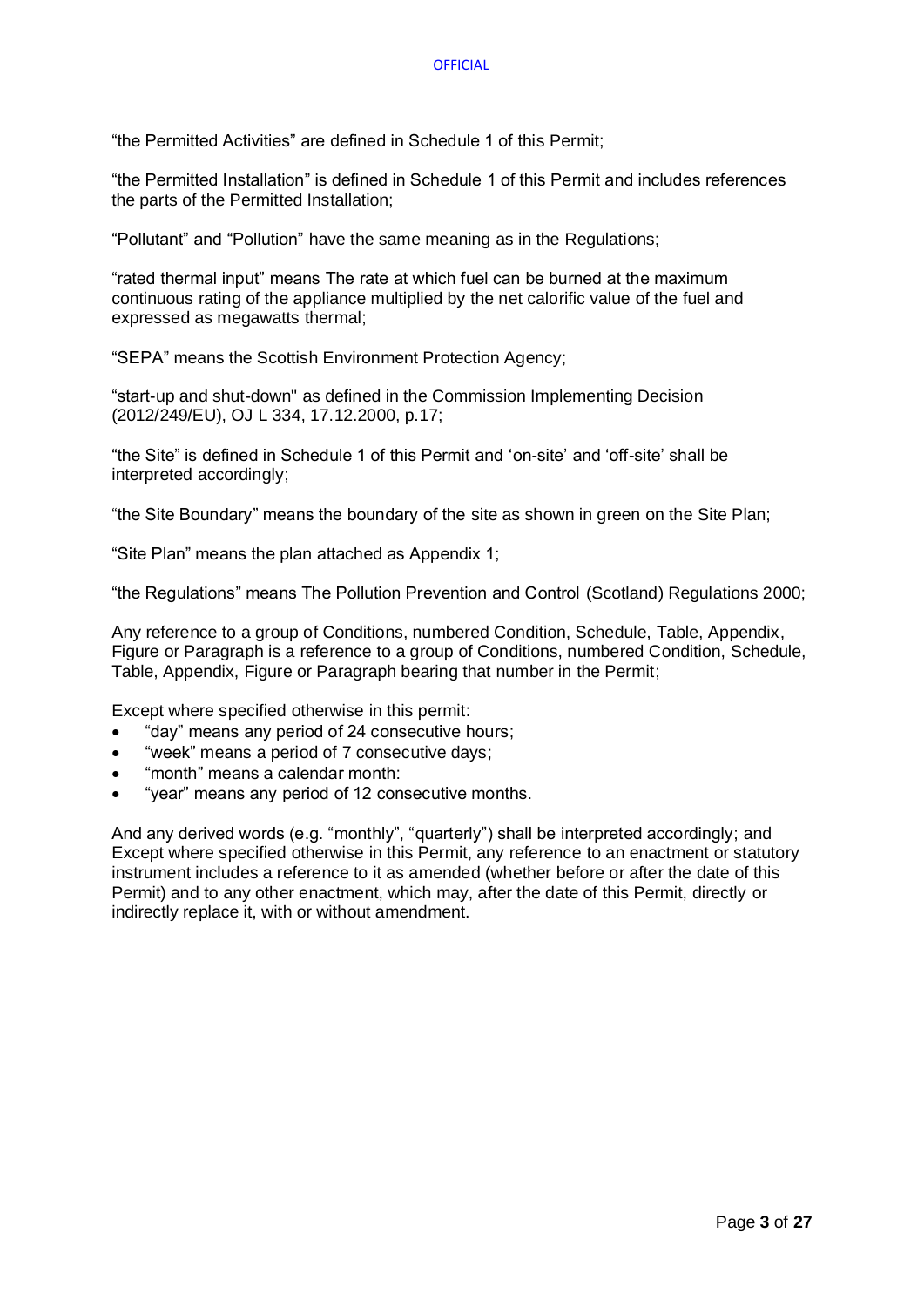## **OFFICIAL**

|       | <b>Table of Contents</b>                                                |  |
|-------|-------------------------------------------------------------------------|--|
|       |                                                                         |  |
| 1.    |                                                                         |  |
| 1.1.  |                                                                         |  |
| 2.    |                                                                         |  |
| 2.1.  |                                                                         |  |
| 2.2.  |                                                                         |  |
| 2.3.  |                                                                         |  |
| 2.4.  |                                                                         |  |
| 2.5.  |                                                                         |  |
| 2.6.  |                                                                         |  |
| 2.7.  |                                                                         |  |
| 2.8.  |                                                                         |  |
| 2.9.  |                                                                         |  |
| 2.10. |                                                                         |  |
|       |                                                                         |  |
| 3.    | <b>CONDITIONS APPLYING TO THE PERMITTED INSTALLATION AS A WHOLE  14</b> |  |
| 3.1.  |                                                                         |  |
| 3.2.  |                                                                         |  |
| 4.    | <b>CONDITIONS APPLYING TO THE TREATING AND PROCESSING OF MILK  15</b>   |  |
| 4.1.  |                                                                         |  |
| 4.2.  |                                                                         |  |
| 4.3.  |                                                                         |  |
| 4.4.  |                                                                         |  |
| 4.5.  |                                                                         |  |
| 4.6.  |                                                                         |  |
| 4.7.  |                                                                         |  |
| 4.8.  |                                                                         |  |
| 4.9.  |                                                                         |  |
| 4.10. |                                                                         |  |
|       |                                                                         |  |
|       |                                                                         |  |
|       |                                                                         |  |
|       | APPENDIX 4 - Emission Limit Value Tables As Specified In Schedule 4 22  |  |
|       |                                                                         |  |
|       |                                                                         |  |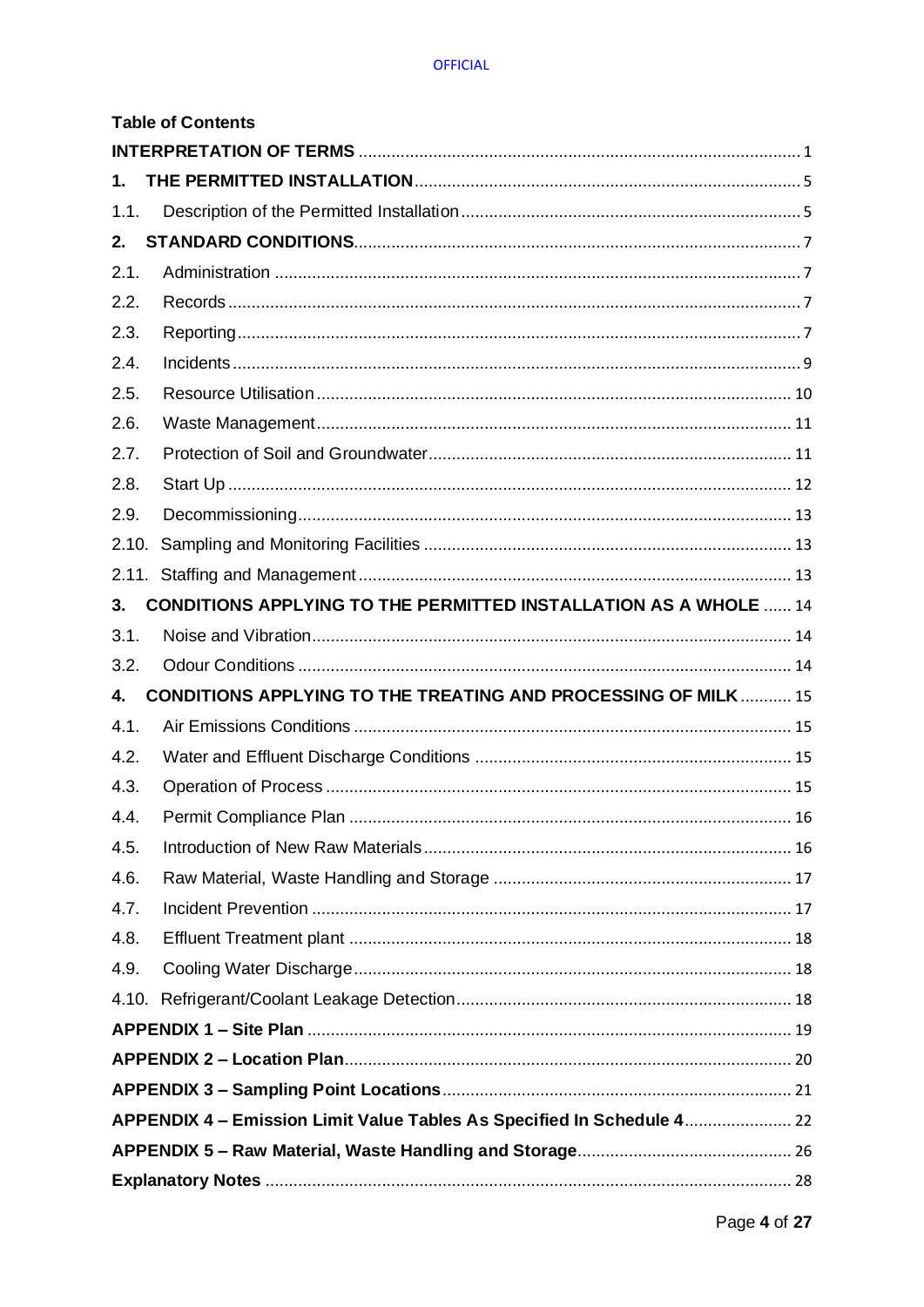# **1. THE PERMITTED INSTALLATION**

- 1.1. Description of the Permitted Installation
- 1.1.1. The permitted installation to which this Permit applies ("the Permitted Installation") is the stationary technical unit specified in paragraph 1.1.4 ("the stationary technical unit"), where the activities specified in paragraph 1.1.3 are carried out ("the Activities") together with the directly associated activities specified in paragraph 1.1.5 ("the Directly Associated Activities"). The site and location of the Permitted Installation is delineated in red on the Site Plan ("the Site").
- 1.1.1.1. The site of the permitted installation is delineated in green on the Site Plan in Appendix 1 ("the site boundary").
- 1.1.2. The location of the Site is as shown delineated in red on the Location Plan in Appendix 2 and Site Plan in Appendix 1.
- 1.1.3. The Activities carried out at the Stationary Technical Unit are the treating and processing of milk, the quantity of milk received being greater than 200 tonnes per day, being an activity described in Paragraph (e) of Part A of Section 6.8 of Schedule 1 of the Regulations.
- 1.1.4. The Stationary Technical Unit comprises the following units:
- 1.1.4.1. The Dairy, comprising of:
	- a) Raw milk reception cooling and storage with associated chiller units
	- b) 1 milk processing line comprising of:
		- Balance tank which regulates the flow through the process;
		- Separator which produces the skim by separating the milk from the cream and removing impurities;
		- Standardisation unit which reintroduces the appropriate quantity of cream into the skim depending on the product being produced;
		- Homogenisation unit which distributes the cream evenly throughout the milk
		- Pasteurisation unit to destroy pathogens;
		- Bactofugation unit which removes bacteria spores from the milk.
	- c) 1 Cream processing line comprising of:
		- Balance tank
		- Separator which produces the skim by separating the milk from the cream and removing impurities.
		- Pasteurisation unit.
		- Skimmed milk line.
		- Cream line
		- Butter line
		- Two block butter machines
		- One spreadable machine
	- d) Chiller units which cool the pasteurised milk and pasteurised cream.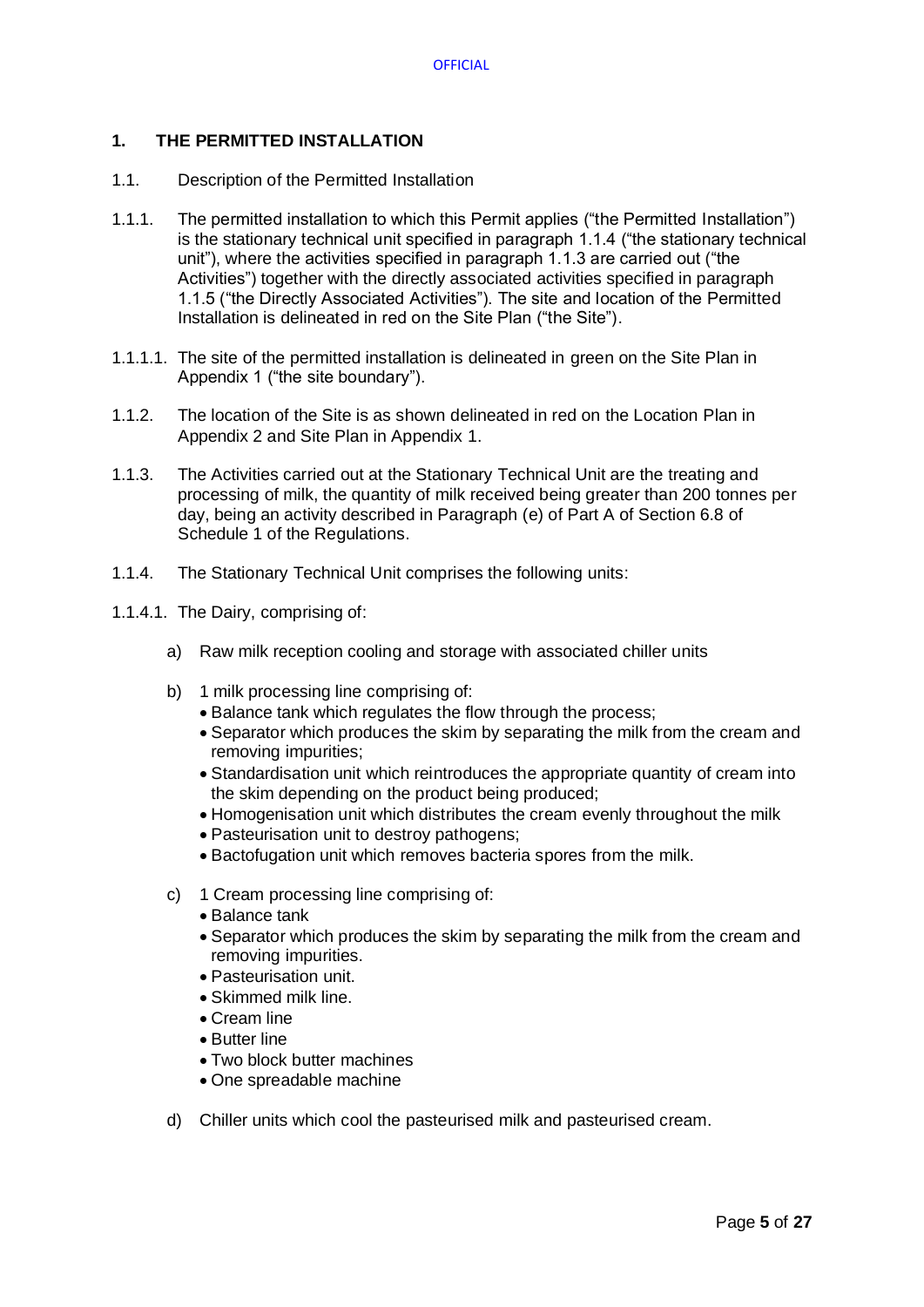- 1.1.5. The following Directly Associated Activities are carried out on the Site:
- 1.1.5.1. Packaging of finished milk on HDPE bottle filler units filling 1, 2, 4 and 6 pint bottles with skimmed semi-skimmed and standardised whole milk.
- 1.1.5.2. Packaging of finished cream
- 1.1.5.3. Packaging of butter on two Benhill 250g block butter machines
- 1.1.5.4. Packaging of spreadable on one spreadable machine (250g and 500g size tubs)
- 1.1.5.5. Chilled product storage
- 1.1.5.6. Automated Cleaning in Place (CIP) system utilising acid, caustic and disinfection agents
- 1.1.5.7. Waste storage
- 1.1.5.8. An effluent collection system comprising of drains, sumps, tanks and pipes.
- 1.1.5.9. Boiler plant serving the dairy comprising of 2 x container packaged Gas steam boilers with each boiler rated at 860KW and which fire only natural gas.
- 1.1.5.10. An effluent treatment plant comprising:
	- a) effluent collection comprising drains, sumps and pipes.
	- b) Dissolved air flotation (DAF) Unit fitted with flowmeter and automatic shutdown;
	- c) An automatic chemical dosing system fitted with safety controls;
	- d) Sludge collection and mixing tank;
	- e) Balance tanks with related transfer pumps;
	- f) 3 Interceptor Chambers;
	- g) Sump Chamber;
	- h) Discharge Chamber;
- 1.1.5.11. Road tankers and refrigerated trailer units while on site; and
- 1.1.5.12. Tanker washing facilities
- 1.1.6. For the purposes of this Permit the activities and Directly Associated Activities shall be known together as "the Permitted Activities".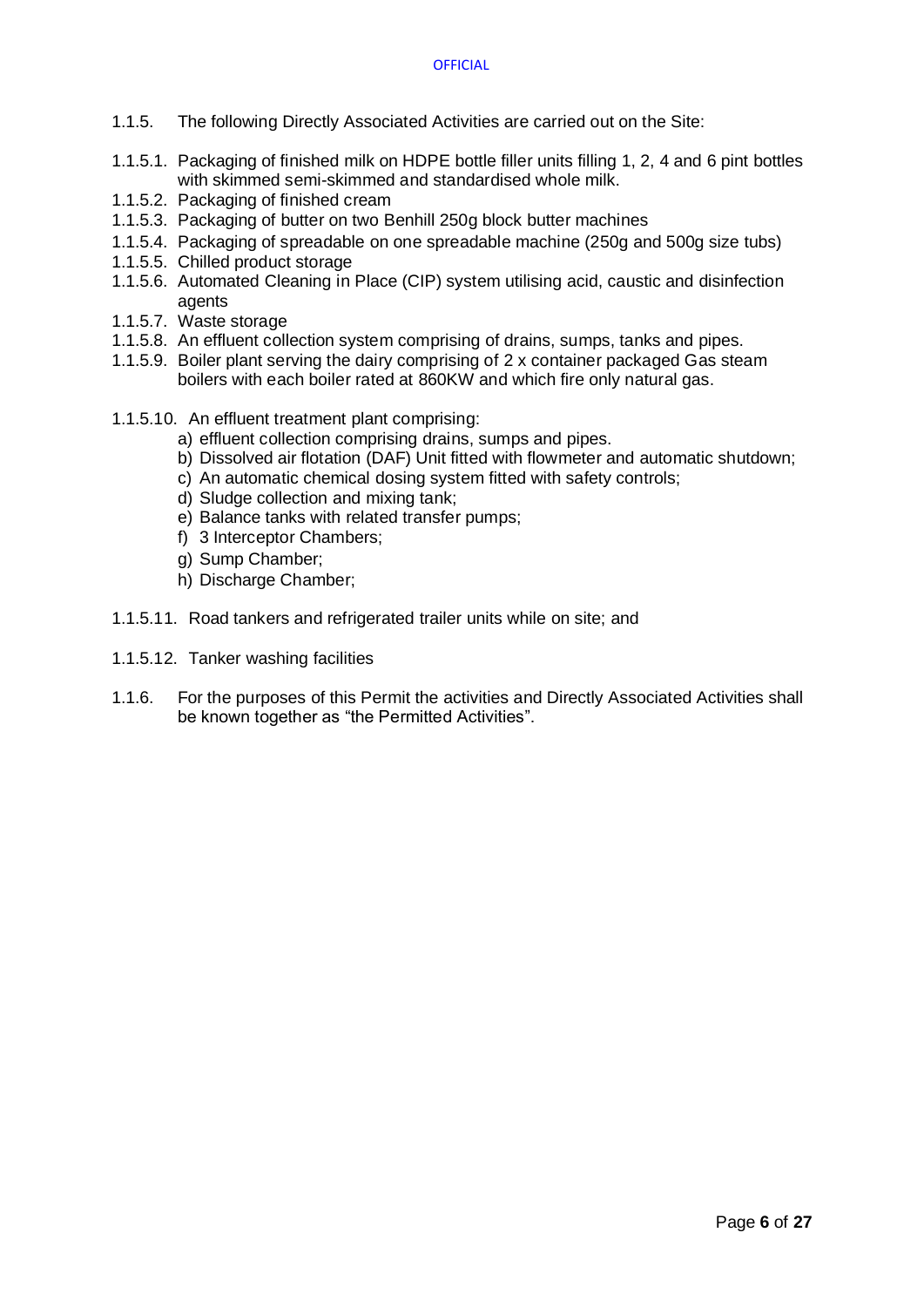# **2. STANDARD CONDITIONS**

## 2.1. Administration

- 2.1.1. The operator shall have an appropriate person (and deputy) as the primary point of contact with SEPA and shall notify SEPA in writing of the name of the appointed person (and deputy) within 4 weeks of the date of this permit.
- 2.1.2. In the event of a different person being appointed to act as primary point of contact (or deputy) the operator shall notify SEPA in writing of the name of the appointed person or deputy without delay.
- 2.1.3. A copy of this permit shall be kept at the Permitted Installation and shall be made readily accessible for examination by all staff.
- 2.1.4. Any systems or procedures used by the operator to demonstrate compliance with a Condition of this Permit shall be recorded.
- 2.2. Records
- 2.2.1. All records made in compliance with this Permit shall be kept in a systematic manner.
- 2.2.2. Unless otherwise specified in a condition of this Permit, every record made in compliance with a Condition of this Permit shall be preserved for a period of not less than five years from the date of it being made. Every such record shall be kept at the Permitted Installation for not less than one year from the date of it's being made and thereafter preserved at a location, previously notified to SEPA in writing, if that location is not at the Permitted Installation.
- 2.2.3. All records shall be legible, and any amendment made to any record made in compliance with a Condition of this Permit shall be made in such a way as to leave the original entry clear and legible. The reason for each amendment shall be explained in the said record.
- 2.2.4. Without prejudice to Condition 2.2.2, all operator's records relevant operation and maintenance of the Permitted Installation shall be kept at the Permitted Installation for not less than one year from the end of the period to which they apply.

## 2.3. Reporting

2.3.1. Where any condition of this Permit requires information to be reported, report shall be forwarded to SEPA at the email address registry@sepa.org.uk and cc'd to fasp@sepa.org.uk, or to the address specified in the explanatory notes attached to this Permit by the date(s) or within the period or at the frequency specified in Table 2.1 appended to this schedule and, where appropriate the first report shall be due on the date specified in that Table. All such reports shall include the Permit number and the name of the operator.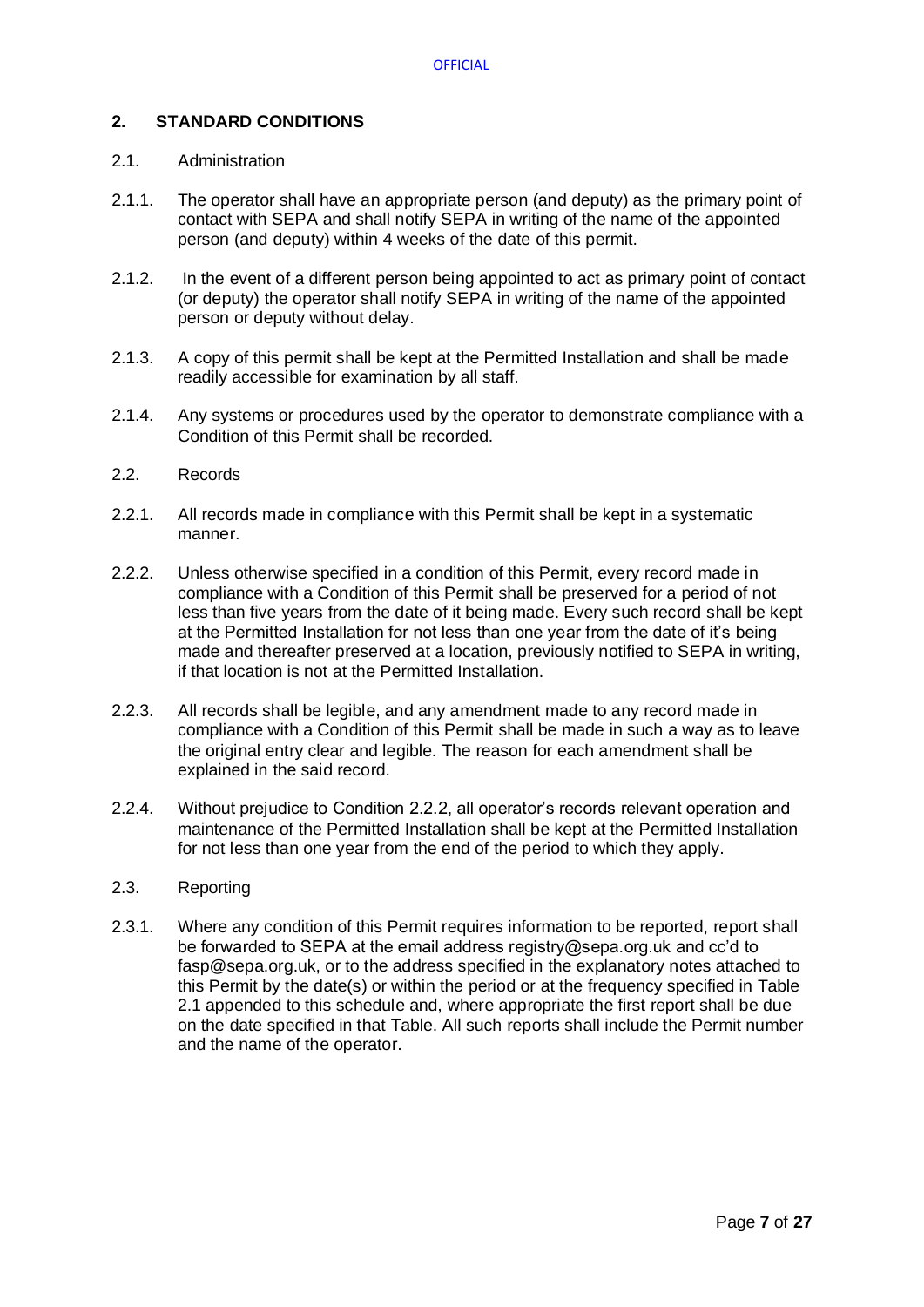# Table 2.1 – Reporting Requirements

| <b>Summary of</b>                 | <b>Condition</b> | <b>Date within</b>                             | <b>Date first</b>    |
|-----------------------------------|------------------|------------------------------------------------|----------------------|
| information to be<br>reported     |                  | period/frequency to be<br>reported             | report due           |
| Notification of                   | 2.1.1            | Within 4 weeks of permit                       | N/A                  |
| appropriate person                |                  | issue                                          |                      |
| Notification of a change          | 2.1.2            | Without delay                                  | N/A                  |
| of appropriate person             |                  |                                                |                      |
| Incident investigation            | 2.4.6            | Within 14 days of the date of                  | N/A                  |
| report                            |                  | the incident unless otherwise                  |                      |
|                                   |                  | agreed in writing with SEPA                    |                      |
| Resource utilisation              | 2.5.1            | At least once every 4 years                    | $31$ January<br>2023 |
| Systematic installation<br>review | 2.7.5            | At least once every 4 years                    | 31 January<br>2023   |
| Groundwater and soil              | 2.7.8            | Within one month of the                        |                      |
| monitoring requirements           |                  | analysis being completed                       |                      |
| Groundwater and soil              | 2.7.10           | At least 6 months in advance                   |                      |
| monitoring plan and               |                  | of the monitoring being                        |                      |
| methodology for                   |                  | carried out                                    |                      |
| monitoring                        |                  |                                                |                      |
| Notification of cessation         | 2.9.2            | No later than 2 months prior                   | N/A                  |
| of Permitted Activities           |                  | to the proposed date of                        |                      |
|                                   |                  | cessation or as agreed in                      |                      |
|                                   |                  | writing with SEPA                              |                      |
| Noise and vibration               | 3.1.1            | At least once every 4 years                    | 31 January           |
| assessment                        |                  |                                                | 2023                 |
| Sampling report of                | 4.2.8            | Quarterly, within two weeks                    | 30 June 2023         |
| effluent emissions at             |                  | of the end of the quarter:                     |                      |
| sampling point S2                 |                  | 1 January to 31 March,                         |                      |
|                                   |                  | 1 April to 30 June,<br>1 July to 30 September, |                      |
|                                   |                  | 1 October to 31 December.                      |                      |
| Sampling plan                     | 4.2.9            | Annually                                       | 31 March             |
|                                   |                  |                                                | 2022                 |
| Annual review of                  | 4.6.2            | Yearly                                         | 31 January           |
| bunding, sumps,                   |                  |                                                | 2023                 |
| pipelines and storage             |                  |                                                |                      |
| areas                             |                  |                                                |                      |
| Spillage Plan                     | 4.7.2            | At least once every 4 years                    | 30 June 2023         |

- 2.3.2. Where the Permitted Installation has not operated for the duration of any reporting period specified in Table 2.1, the Operator shall provide written notification to SEPA. This shall confirm that no reports have been made in terms of Condition 2.3.1 because the Permitted Installation has not operated during said period. Notifications shall be submitted within one month of the end of the reporting period concerned.
- 2.3.3. All notifications required by any Condition of this Permit shall be made to SEPA in the manner specified in that Condition to the address specified in the explanatory notes.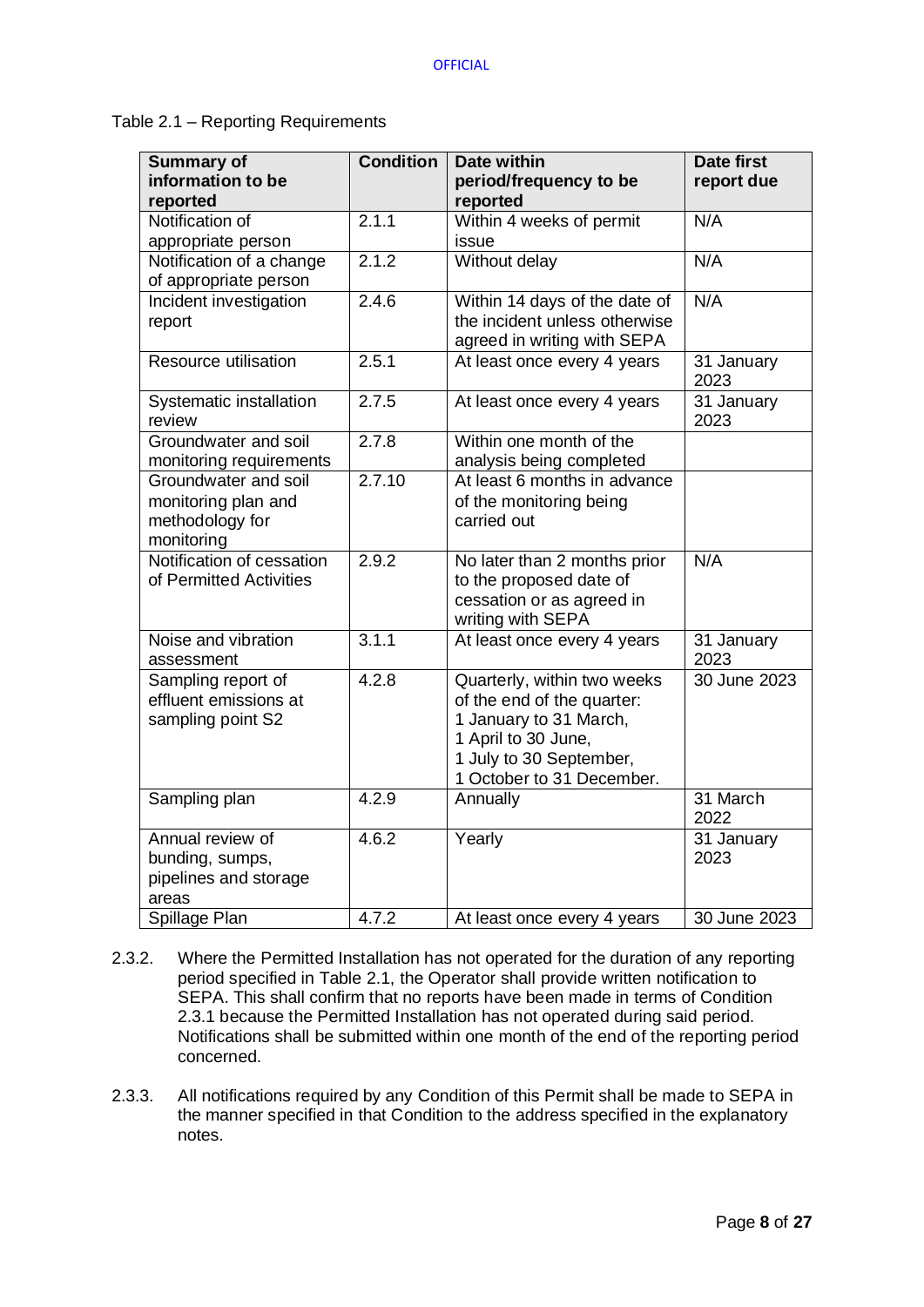## 2.4. Incidents

- 2.4.1. In the event of an Incident all necessary measures shall immediately be taken:
	- to prevent, or where that is not practicable to reduce, emissions from the Permitted Installation;
	- to limit the environmental consequences as a result of that Incident; and
	- to prevent further possible Incidents.
- 2.4.2. Without prejudice to the requirements of condition 2.11.1, in the event of a breach of any condition of this Permit the Operator shall immediately take the measures necessary to ensure that compliance is restored in the shortest possible time.
- 2.4.3. Notwithstanding the requirements of Condition 2.11.1 and 2.11.2 where a breach of any condition of this Permit or an Incident poses an immediate danger to human health, or threatens to cause an immediate significant adverse effect on the environment, the Operator shall suspend operation of the Permitted Installation or relevant part thereof until such time as it can be operated in compliance with this Permit.
- 2.4.4. In the event of an Incident and/or a breach of any condition of this Permit, the Operator shall notify SEPA by telephone without delay to 0800 80 70 60. A notification that relates to an Incident shall include as far as practicable the information specified in condition 2.11.5.
- 2.4.5. The Operator shall confirm any Incident to SEPA in writing by the next working day after the Incident. This confirmation shall include:
	- The time and duration of the Incident:
	- The receiving environmental medium or media where there has been any emission as a result of the Incident;
	- An estimate of the quantity and composition of any emission;
	- The measures taken to prevent or minimise any emission or further emission;
	- An assessment of the cause of the Incident;
	- Proposals for remediation (where appropriate); and
	- Proposals for preventing a repetition of the Incident.
- 2.4.6 Any incident notified to SEPA shall be investigated by the Operator, and a report of the investigation sent to SEPA. The report shall detail, as a minimum, the circumstances of the incident, an assessment of any harm to the environment and the steps taken by the Operator to bring the incident to an end. The report shall also set out proposals for remediation, where necessary, and for preventing a repetition of the incident.
- 2.4.7 Within 6 months of the date of the Permit the Operator shall prepare, implement, and maintain an "Incident Prevention and Mitigation Plan".
- 2.4.8 Following an Incident and at least every 4 years the Operator shall review the "Incident Prevention and Mitigation Plan" required under condition 2.4.6. Each review of the plan shall be recorded and where the Operator makes any revisions to the plan these revisions shall be recorded.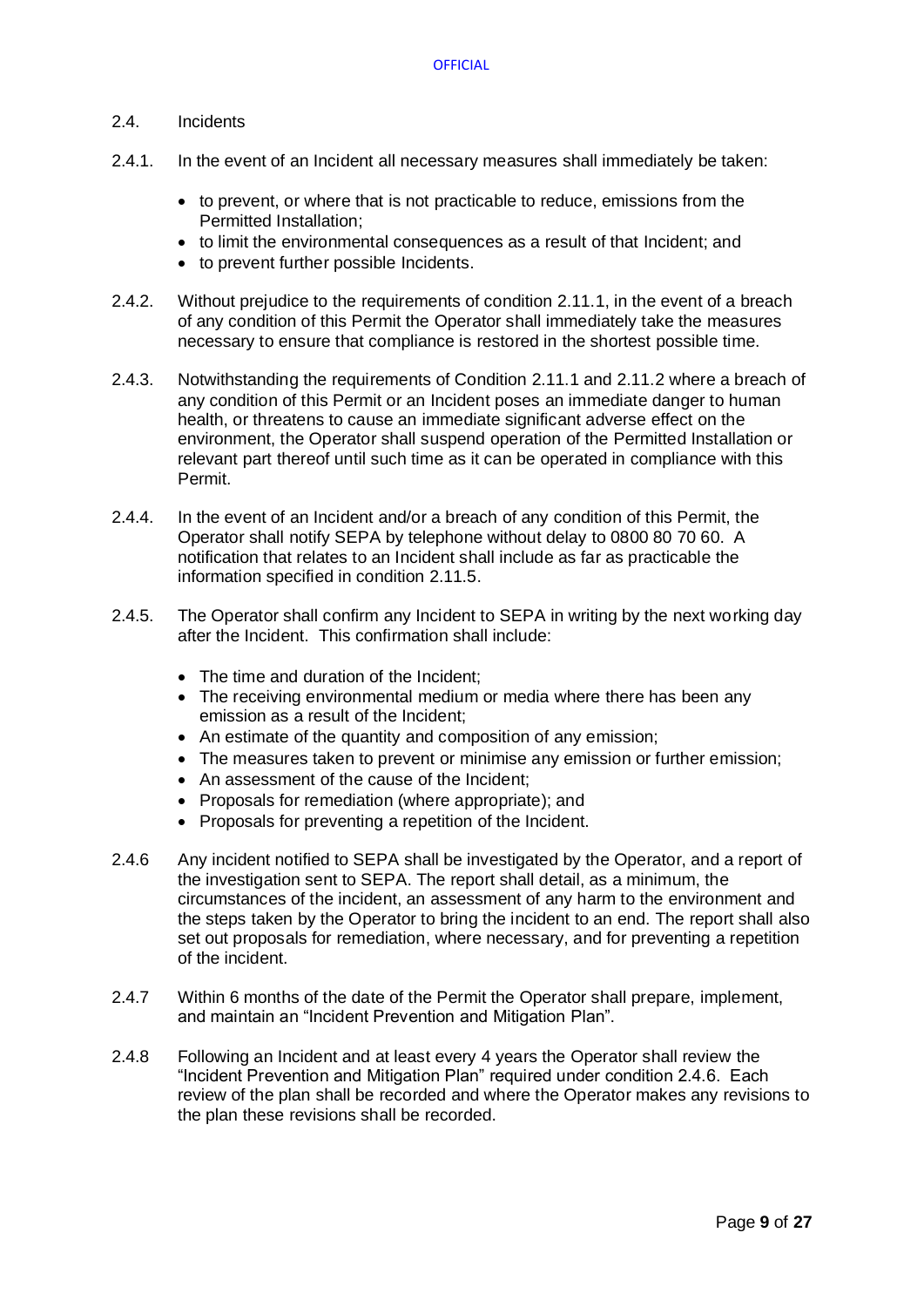## 2.5. Resource Utilisation

- 2.5.1. At least every four years, the Operator shall carry out a systematic assessment to determine:
- 2.5.1.1. how and where raw materials (including water and fuel) and energy are used within the Permitted Installation;
- 2.5.1.2. the quantities of raw materials (including water and fuel) and energy used within the Permitted Installation;
- 2.5.1.3. how and where material losses and wastes are generated within the Permitted Installation;
- 2.5.1.4. the quantities of material losses and wastes are generated within the Permitted Installation;
- 2.5.1.5. how and where raw materials (including water) and energy can be utilised more efficiently within the Permitted Installation to reduce resource use and minimise material losses and waste; and
- 2.5.1.6. which of the resource efficiency measures identified in 2.2.1.5 will be implemented at the Permitted Installation during the 4 year assessment cycle.
- 2.5.2. The assessment required by condition 2.5.1 shall be recorded using the SEPA "systematic assessment of resource use and efficiency template" (IED-T-04), or an equivalent format as agreed by SEPA, and reported to SEPA as specified in Table 2.1.
- 2.5.3. The Operator shall implement the resource efficiency measures identified in the systematic assessment within the timescales specified in the systematic assessment.
- 2.5.4. The information required in 2.5.1.2 and 2.5.1.4 shall be recorded annually.
- 2.5.5. For the purposes of condition 2.5.1 "raw materials", "energy" and "fuel" shall, as a minimum, include the materials listed in Table 2.2.
- 2.5.6. In the event that the Permitted Installation ceases to be covered by a climate change agreement, the Operator shall provide written notification to SEPA within one month of such cessation.

| <b>Raw Material, Energy or Fuel</b>                         | Unit of            |
|-------------------------------------------------------------|--------------------|
|                                                             | <b>Measurement</b> |
| <b>Raw Milk</b>                                             | m <sup>3</sup>     |
| <b>Mains Water</b>                                          | m <sup>3</sup>     |
| Product Packaging (excluding labels and shrink wrap)        | Tonnes             |
| Phosphoric Acid, Nitric Acid, Sodium Hydroxide              | m <sup>3</sup>     |
| Peroxyacetic Acid/ Acetic Acid/ Hydrogen Peroxide Mix       | m <sup>3</sup>     |
| <b>Other Cleaning Chemicals</b>                             | m <sup>3</sup>     |
| Water Treatment Chemicals for use in the Effluent Treatment | Litres             |
| Plant                                                       |                    |

Table 2.2 - Resource Utilisation Data Recording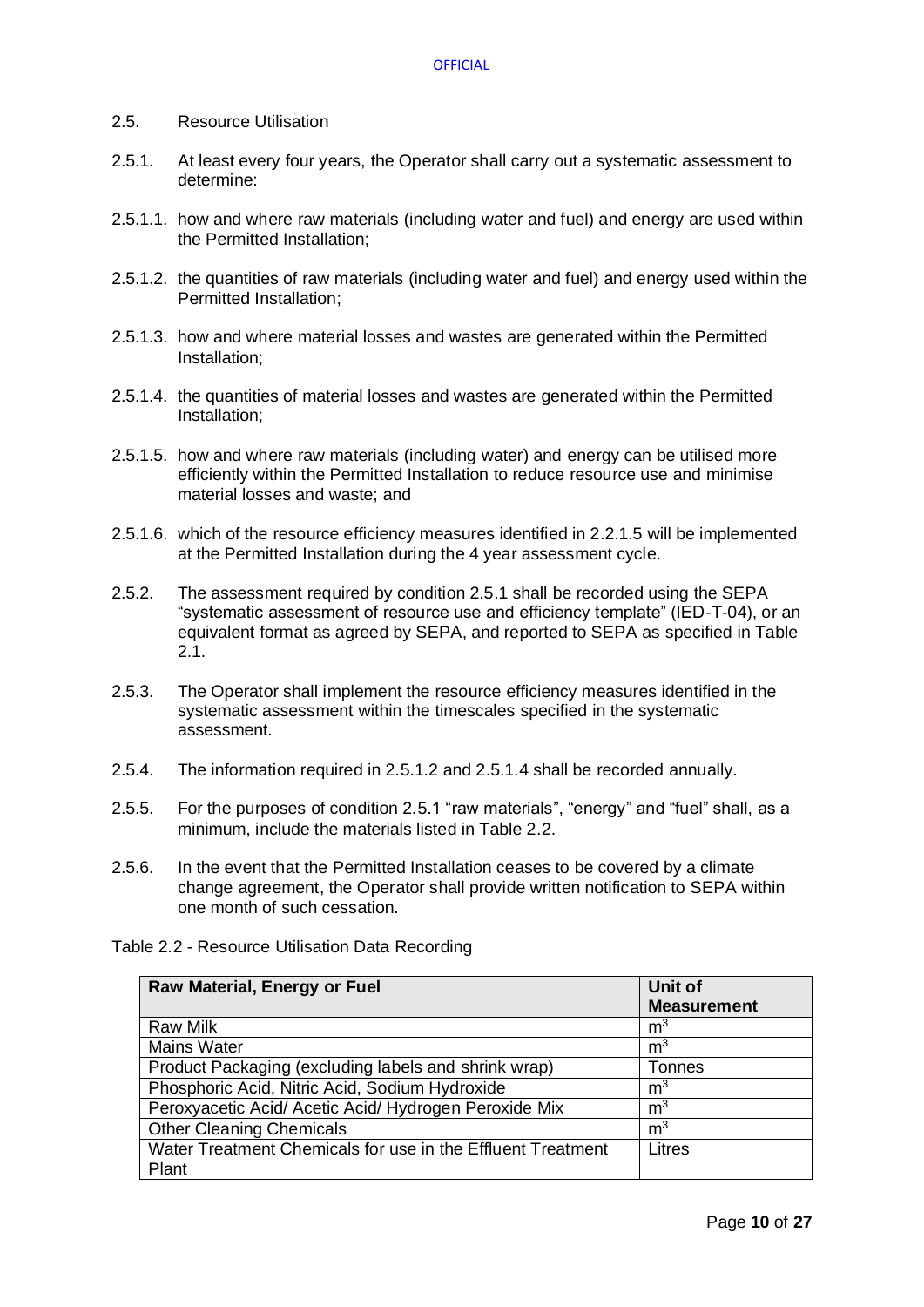| <b>Activated Carbon Filters</b>     | Κg             |
|-------------------------------------|----------------|
| Gas                                 | m <sup>3</sup> |
| <b>Refrigerant Gas</b>              | Κa             |
| Gas Oil                             | $m^3$ & KWh    |
| Selective Catalytic Reduction Agent | m <sup>3</sup> |
| Electricity                         | <b>KWh</b>     |

- 2.6. Waste Management
- 2.6.1. The operator shall maintain a record of the location, estimated quantities and types of all waste stored within the Permitted Installation. The said record shall be updated weekly.
- 2.7. Protection of Soil and Groundwater
- 2.7.1. There shall be no emission of any Pollutants to groundwater or soil from the Permitted Installation.
- 2.7.2. The operator shall maintain a record of any incident that has, or might have, impacted on the condition of any soil or groundwater including the soil or groundwater under the site, either as a result of that incident or as a result of an accumulation of incidents, together with a record of any further investigation or remediation work carried out.
- 2.7.3. Notwithstanding the requirements of Condition 2.2.2, the record required by Condition 2.7.2 shall be preserved until this Permit is surrendered.
- 2.7.4. The Operator shall maintain plans that identify the configuration and specification of all drains and sub-surface pipework and the position and purpose of all sub-surface sumps and storage vessels that are used or have been used within the Site from the date of this Permit until the Permit is surrendered.
- 2.7.5. The operator shall at least every 4 years carry out a systematic inspection and review of the condition of the internal floors, external yard surfaces, bunding, foul drainage systems and process drains, the purpose of which shall be to ensure compliance with condition 2.7.1. Each assessment shall be recorded and reported to SEPA.
- 2.7.6. The Operator shall at least once per year carry out a systematic assessment and inspection of internal floors, external yard surfaces and bunding in order to ensure compliance with Condition 2.7.1.
- 2.7.7. Any remedial action or upgrade identified by the systematic assessment and inspection required by Conditions 2.7.5 and 2.7.6 shall be completed within 3 months of completion of the survey or within such a timescale as is agreed in writing with SEPA.
- 2.7.8. The operator shall monitor the groundwater and soil at the site for the relevant hazardous substances specified in table 2.3 at the frequency specified in table 2.3, the purpose of which shall be to identify groundwater and soil contamination associated with the activities specified in Table 2.3 by those relevant hazardous substances. Each assessment shall be recorded and reported to SEPA.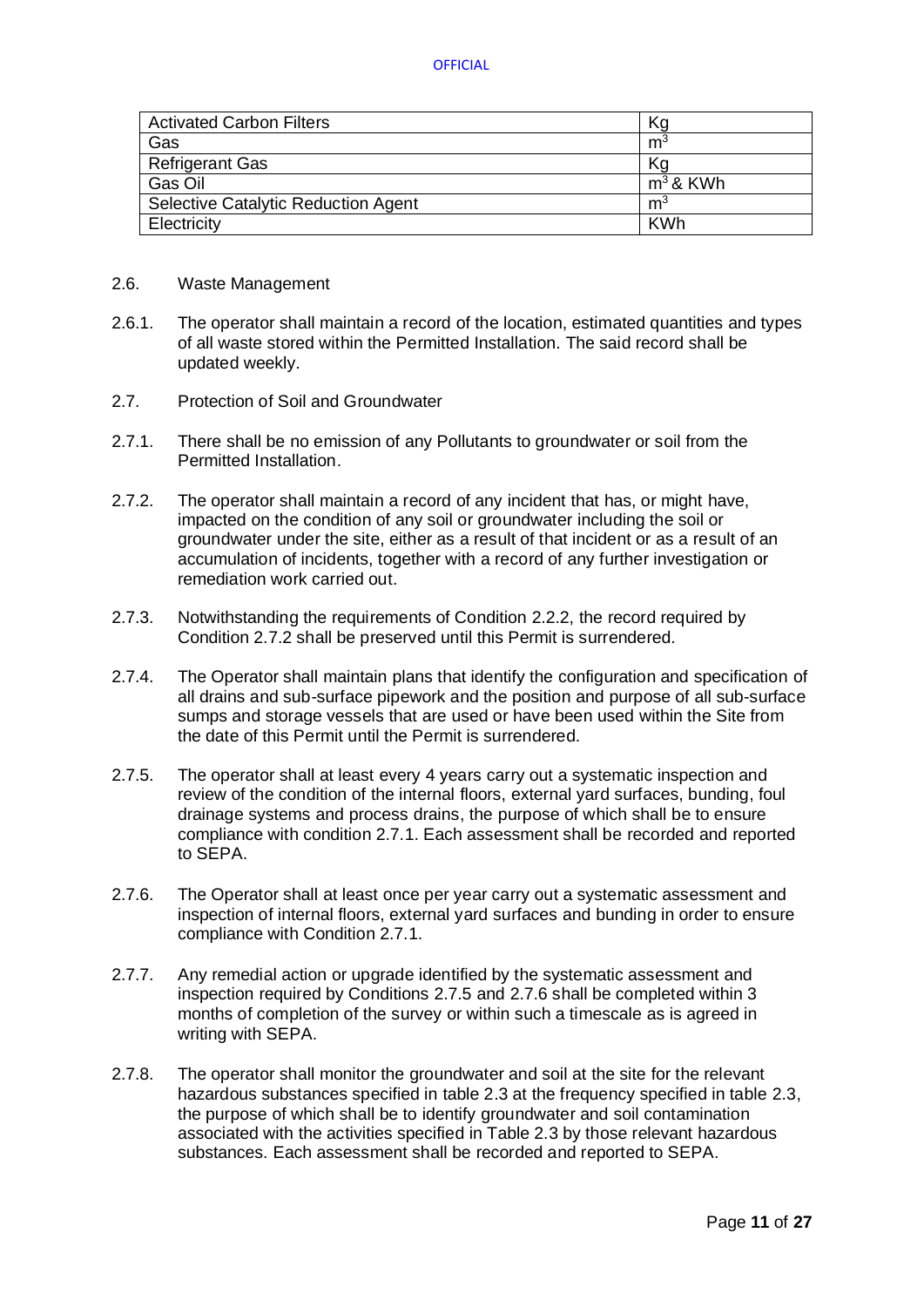- 2.7.9. The assessment required by condition 2.7.8 shall include interpretation of the results with reference to previous monitoring undertaken (including the site and where applicable baseline reports) and operations at the permitted installation and details of corrective actions that are required to protect groundwater and soil and remedy any contamination that has occurred a result of permitted activities.
- 2.7.10. The operator shall submit a detailed groundwater and soil monitoring plan, for the monitoring required by conditions 2.7.8 to SEPA at least six months in advance of carrying out the monitoring, which shall include the locations at which monitoring shall be carried out and the methodology which shall be used.
- 2.7.11. The operator shall carry out the monitoring required by condition 2.7.8 in accordance with the groundwater and soil monitoring plan required by condition 2.7.10.
- 2.7.12. The operator shall review the plan required by Condition 2.7.10 no later than 6 months after each monitoring event. The purpose of the review shall be to determine whether any changes to monitoring locations, frequency or parameters are required and where changes are proposed, submit a revised plan to SEPA.
- 2.7.13. Notwithstanding the requirements of Condition 2.2 all plans, monitoring and assessments reports undertaken in accordance with Conditions 2.7.5, 2.7.8, and 2,7.10 shall be preserved until the permit is surrendered.
- 2.7.14. The operator shall maintain the groundwater monitoring wells detailed in the plan required in Condition 2.7.10 in a condition fit for purpose, unless otherwise agreed in writing with SEPA. Where a well's function is compromised it shall be repaired or replaced to allow sample collection in accordance with Conditions 2.7.8.

| <b>Relevant hazardous</b><br>substance | Location                                             |                                                             |                    | <b>Frequency</b> |          |
|----------------------------------------|------------------------------------------------------|-------------------------------------------------------------|--------------------|------------------|----------|
|                                        | <b>Borehole</b><br><b>Northing</b><br><b>Easting</b> |                                                             | <b>Groundwater</b> | <b>Soil</b>      |          |
| Diesel                                 |                                                      | To be agreed in writing with SEPA as<br>per condition 2.7.8 |                    |                  | 10 Years |
| Lubricating Oil                        |                                                      |                                                             |                    |                  |          |

## Table 2.3 – Groundwater and Soil Monitoring Requirements

- 2.8. Start Up
- 2.8.1. By 30 June 2022 The Operator shall prepare and maintain a plan ("the Start Up Plan") setting out the necessary steps to be taken by the operator prior to start up of operations of the Permitted Installation to ensure that all appropriate preventative measures are taken against Pollution and that no significant pollution is caused.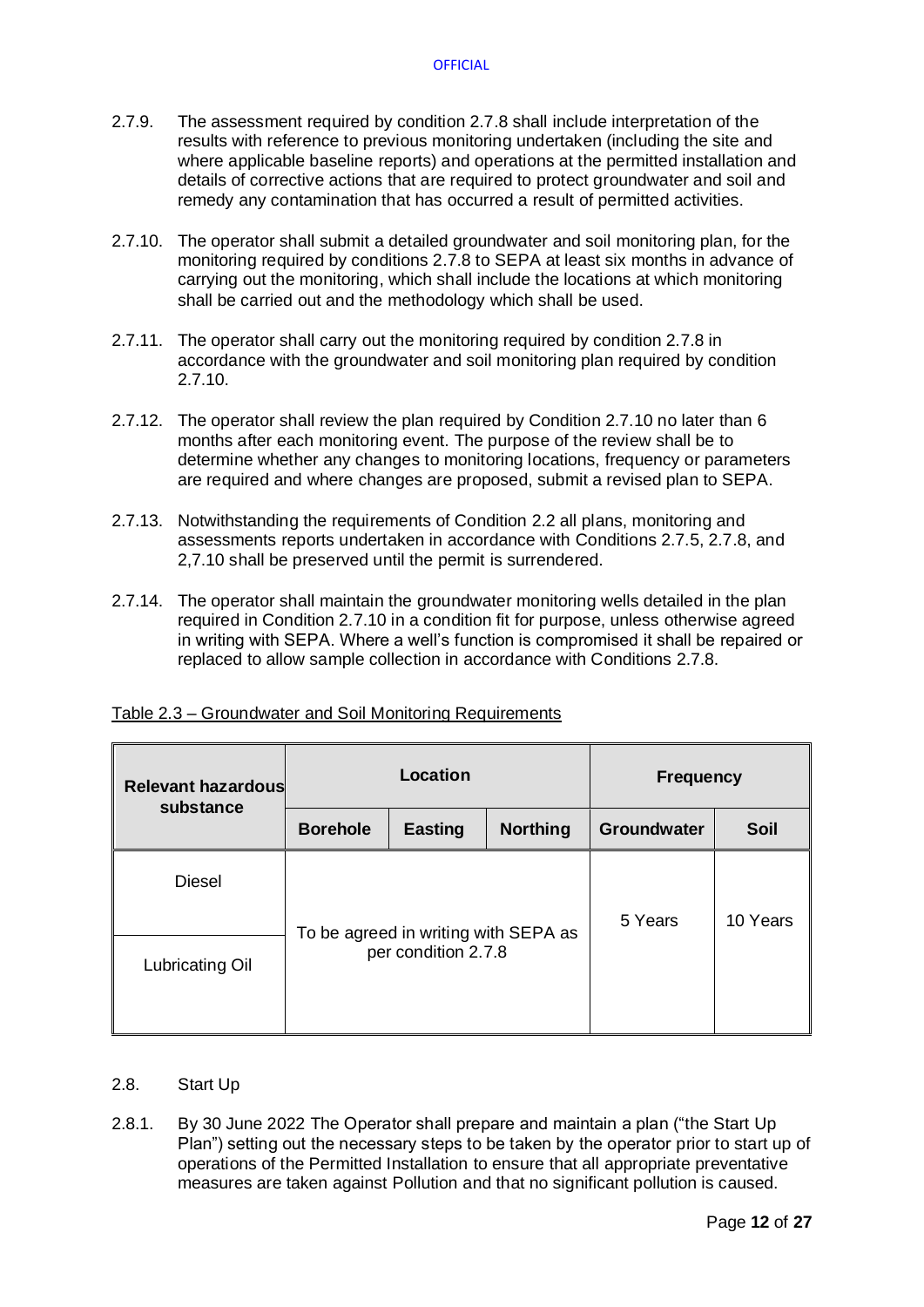- 2.8.2. At least every 4 years, the Operator shall review the Start Up Plan required under Condition 2.8.1. Each review of the said Start Up Plan shall be recorded and where the Operator makes any revisions to the said plan, said revisions shall be recorded.
- 2.9. Decommissioning
- 2.9.1. By 30 June 2022 The Operator shall prepare and maintain a plan ("the Decommissioning Plan") for the decommissioning of the Permitted Installation. The De-commissioning Plan shall set out the steps to be taken by the operator after final cessation of the Permitted Activities.
- 2.9.2. The Operator shall notify SEPA in writing of its intention to cease the Permitted Activities, or any part thereof, for any period exceeding 12 months, no later than 2 months prior to the proposed date of cessation.
- 2.9.3. The Operator shall implement the De-commissioning Plan on final cessation of the Activities or any part thereof.
- 2.9.4. The Operator shall review, record, and where necessary, update the Decommissioning Plan as follows:
- 2.9.4.1. At least every 4 years; and
- 2.9.4.2. Where the Operator plans to make substantial change in the extent or nature of the Permitted Installation.
- 2.10. Sampling and Monitoring Facilities
- 2.10.1. Sampling measurement and monitoring facilities at the Permitted Installation shall conform to the requirements of the relevant test methods specified in any condition of the Permit or as otherwise agreed in writing with SEPA.
- 2.10.2. Unrestricted access to all sampling points required by any Condition of this Permit shall be provided at all times.
- 2.11. Staffing and Management
- 2.11.1. All staff engaged in carrying on the Permitted Activities shall be provided with adequate professional and technical development training and written operating instructions to enable them to carry out their duties.
- 2.11.2. The operator shall ensure that all staff engaged in carrying on the Permitted Activities are fully conversant with those aspects of the Permit Conditions which are relevant to their duties.
- 2.11.3. The operator shall maintain a record of the skills and training requirements for each job and shall keep records of all relevant training.
- 2.11.4. The permitted Installation shall be managed and supervised by appropriately qualified persons to ensure that the conditions of the Permit are being complied with.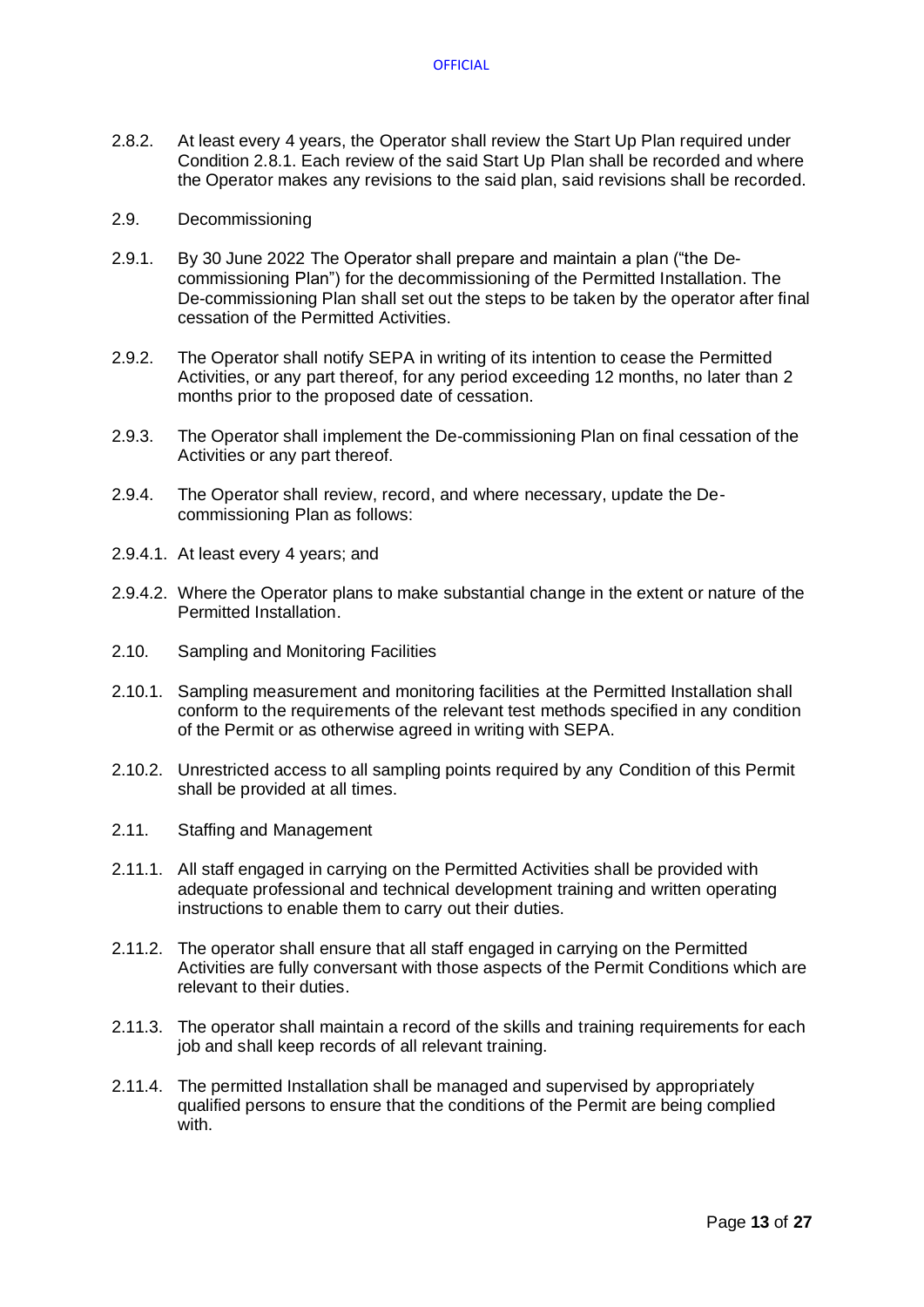## **3. CONDITIONS APPLYING TO THE PERMITTED INSTALLATION AS A WHOLE**

## 3.1. Noise and Vibration

- 3.1.1. At least every 4 years or in the event of a significant change to the Permitted Installation, the Operator shall carry out a systematic assessment of noise and vibration Emissions associated with the Permitted Installation, the purpose of which shall be to identify methods of reducing noise and vibration Emissions. Each assessment shall be recorded and reported to SEPA.
- 3.2. Odour Conditions
- 3.2.1. All Emissions to air from the Permitted Installation shall be free from offensive odour, as perceived by an Authorised Person, outside the Site Boundary.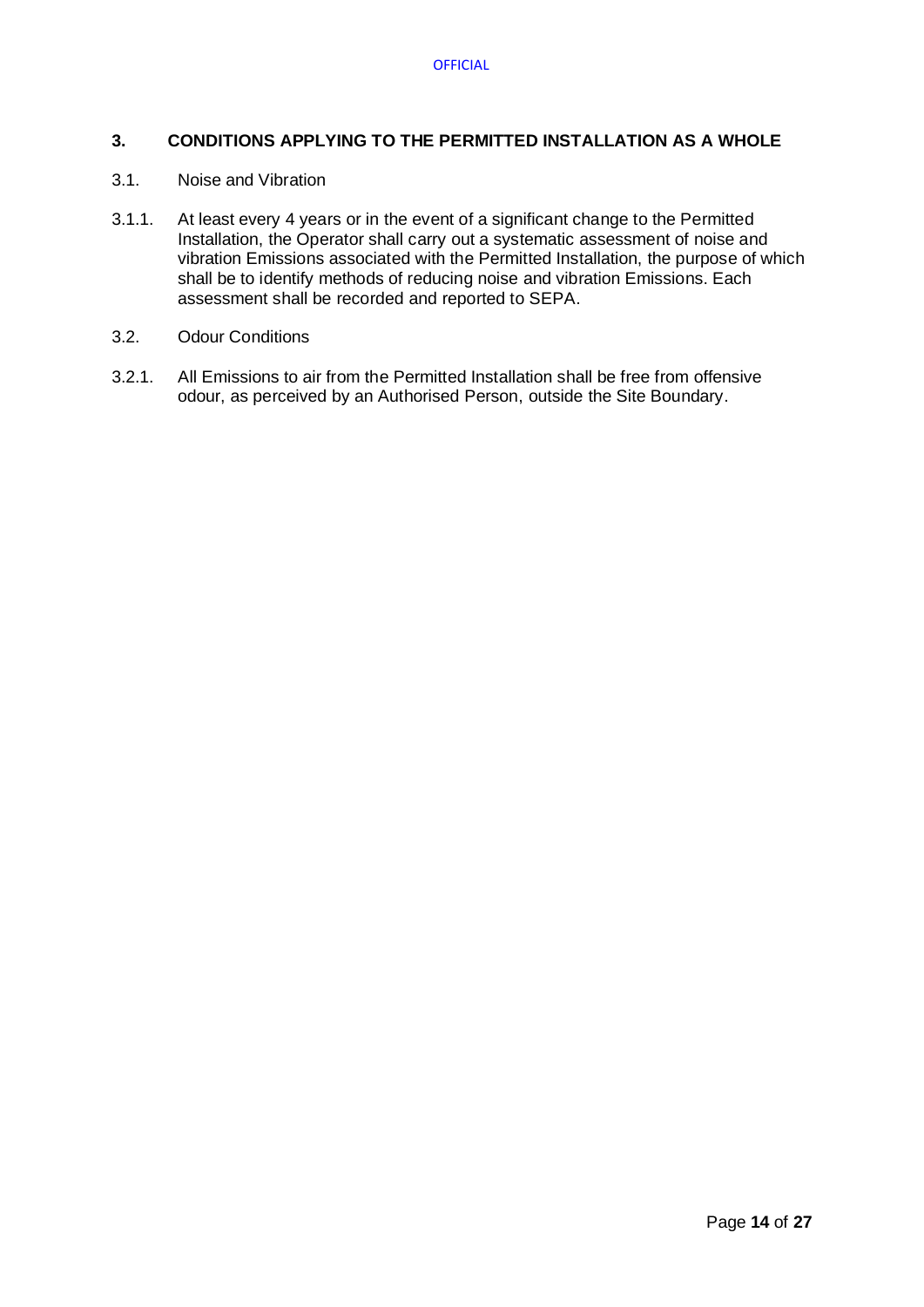# **4. CONDITIONS APPLYING TO THE TREATING AND PROCESSING OF MILK**

### 4.1. Air Emissions Conditions

- 4.1.1. All emissions to air arising from the Permitted Installation, other than steam or water vapour, shall be colourless and free from persistent mist, fume and droplets.
- 4.1.2. The Emissions to air specified in Table 4.1, as annexed in Appendix 4, shall be permitted only from the Emission locations specified in that Table and shall not exceed the limits for the parameters specified in the said Table.
- 4.2. Water and Effluent Discharge Conditions
- 4.2.1. There shall be no discharge to the surface water drainage system from the Permitted Installation other than uncontaminated surface water.
- 4.2.2. There shall be no discharge to the surface water drainage system via the sampling point S2, as shown in Appendix 3 – Sampling Point Location, from the Permitted Installation other than uncontaminated surface water.
- 4.2.3. All effluent from the Permitted Installation other than uncontaminated surface water shall be discharged to the effluent treatment system described in condition 1.1.5.10.
- 4.2.4. All effluent from the Dairy side of the Permitted Installation other than uncontaminated surface water shall be discharged to the effluent treatment system as shown in Appendix 3 – Sampling Point Location.
- 4.2.5. The emissions to the effluent treatment plant and surface water specified in Table 4.2 in Appendix 4, shall be permitted only from the emission points specified in that Table to the destinations specified in that Table and only after having passed the sample points specified in that Table.
- 4.2.6. Subject to Condition 4.2.3 and 4.2.4, no emission specified in Table 4.2 shall exceed the limit, or be out with the range, as appropriate, for the parameters specified in said Table.
- 4.2.7. Measurement and/or sampling of the Emissions in Table 4.2 shall be carried out by the Operator at the sampling locations specified in that Table subject to the requirements for monitoring specified in Table 4.3 as annexed as Appendix 4.
- 4.2.8. The date, time and results of all samples and measurements carried out in compliance with Condition 4.2.7 shall be recorded by the operator and reported.
- 4.2.9. A sampling plan shall be agreed in writing with SEPA and shall include, but not limited to, the parameters specified in Table 4.2, as annexed in Appendix 4, and shall be maintained and reviewed annually. The reviewed sampling plan shall be submitted to SEPA by 30 November annually.
- 4.3. Operation of Process
- 4.3.1. No person shall be permitted to operate the process unless the operator has formally notified the person that he is so permitted.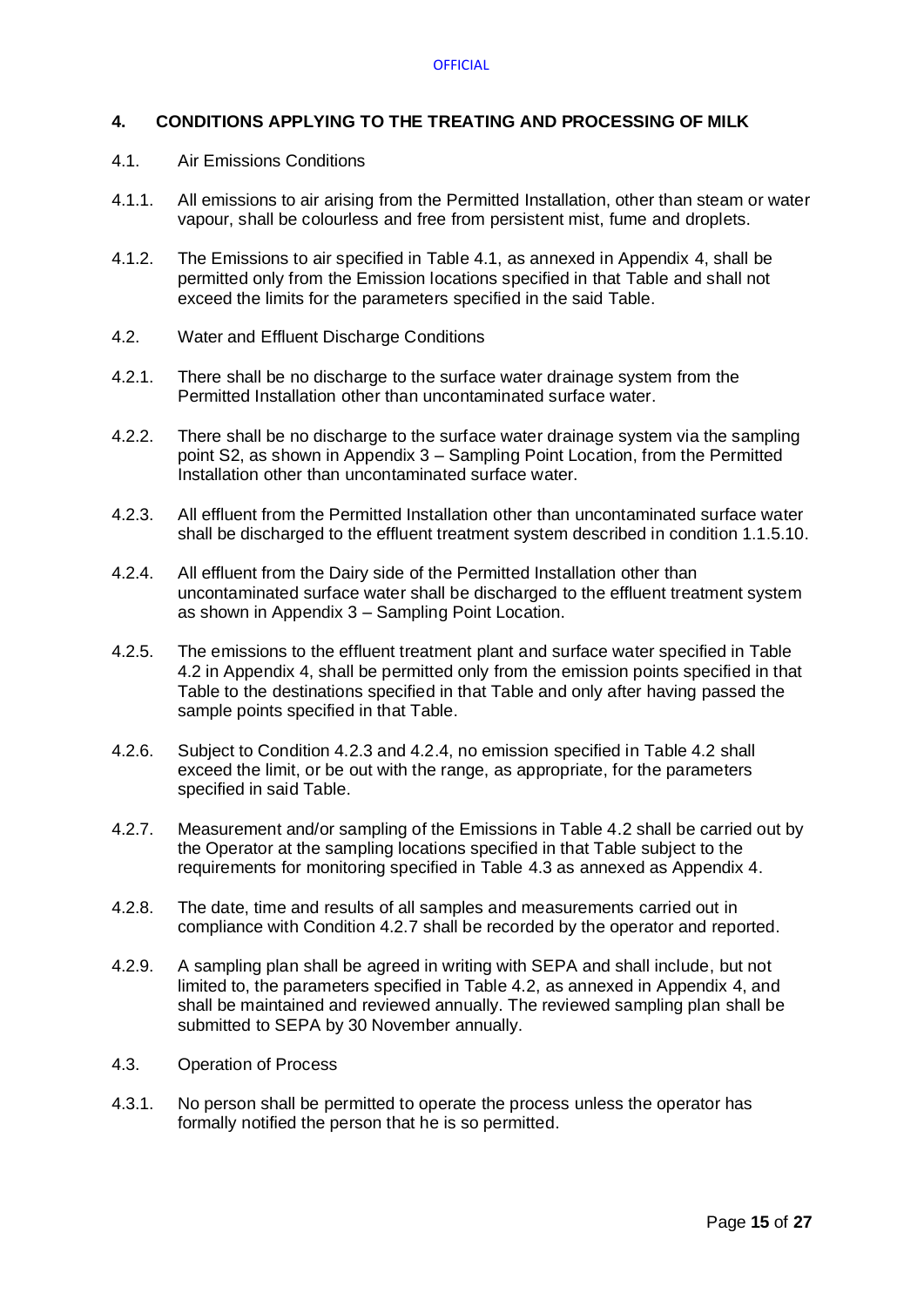- 4.3.2. All plant, instrumentation and buildings used in carrying out the permitted activities, shall be maintained in proper working condition and subject to an effective preventative maintenance schedule which shall include:
- 4.3.2.1. Checking of significant components for correct operation;
- 4.3.2.2. Survey of pipes, tanks, drums, pumps and valves for leaks;
- 4.3.2.3. Checking and cleaning of filters, tanks and sumps;
- 4.3.2.4. Calibration of measuring equipment; and
- 4.3.2.5. Removing of deposits in any air handling extraction systems.
- 4.3.3. Maintenance, whether under a scheme of planned maintenance or consequent to a breakdown, shall be organised in such a way that releases to air, sewers or land of potentially polluting substances are minimised.
- 4.3.4. All maintenance carried out shall be recorded in writing detailing the date, time, maintenance carried out, and the person carrying out the maintenance.
- 4.4. Permit Compliance Plan
- 4.4.1. The Operator shall prepare, record, and implement works operating procedures designed to meet the conditions of this Permit.
- 4.4.2. The procedures referred to in Condition 4.4.1 shall also include the methods to be used both before the process is operated, and also during the operation of the process for identifying and responding to any occurrence that may occur within the process which may require notification to SEPA under conditions 2.4.1 and 2.4.2, and for assessing the environmental impact of such an occurrence should one be identified.
- 4.4.3. The Operator shall review and where necessary define, prepare, record and implement all operating systems and procedures necessary for compliance with the conditions of this Permit, whenever there are any changes to the Permitted Activities or in any case at intervals of not more than two years or other period as agreed in writing with SEPA.
- 4.4.4. Where any system or procedure required by Condition 4.4.3 is not immediately available, the Operator shall prepare such a procedure or system, which shall be available for use by the Operator within 2 months of the date when such a need was identified.
- 4.4.5. The procedures and systems required by Condition 4.4.3 and Condition 4.4.4 shall include methods to be used in assessing any new process or process modification to be incorporated within the existing process in respect to its Emissions both under normal operating conditions and as a result of process upset.
- 4.5. Introduction of New Raw Materials
- 4.5.1. Prior to the introduction to the Permitted Installation of any new chemicals the operator shall carry out a review to ensure that the necessary systems are adopted to minimise the pollution potential from the material. The review must encompass the areas as a minimum.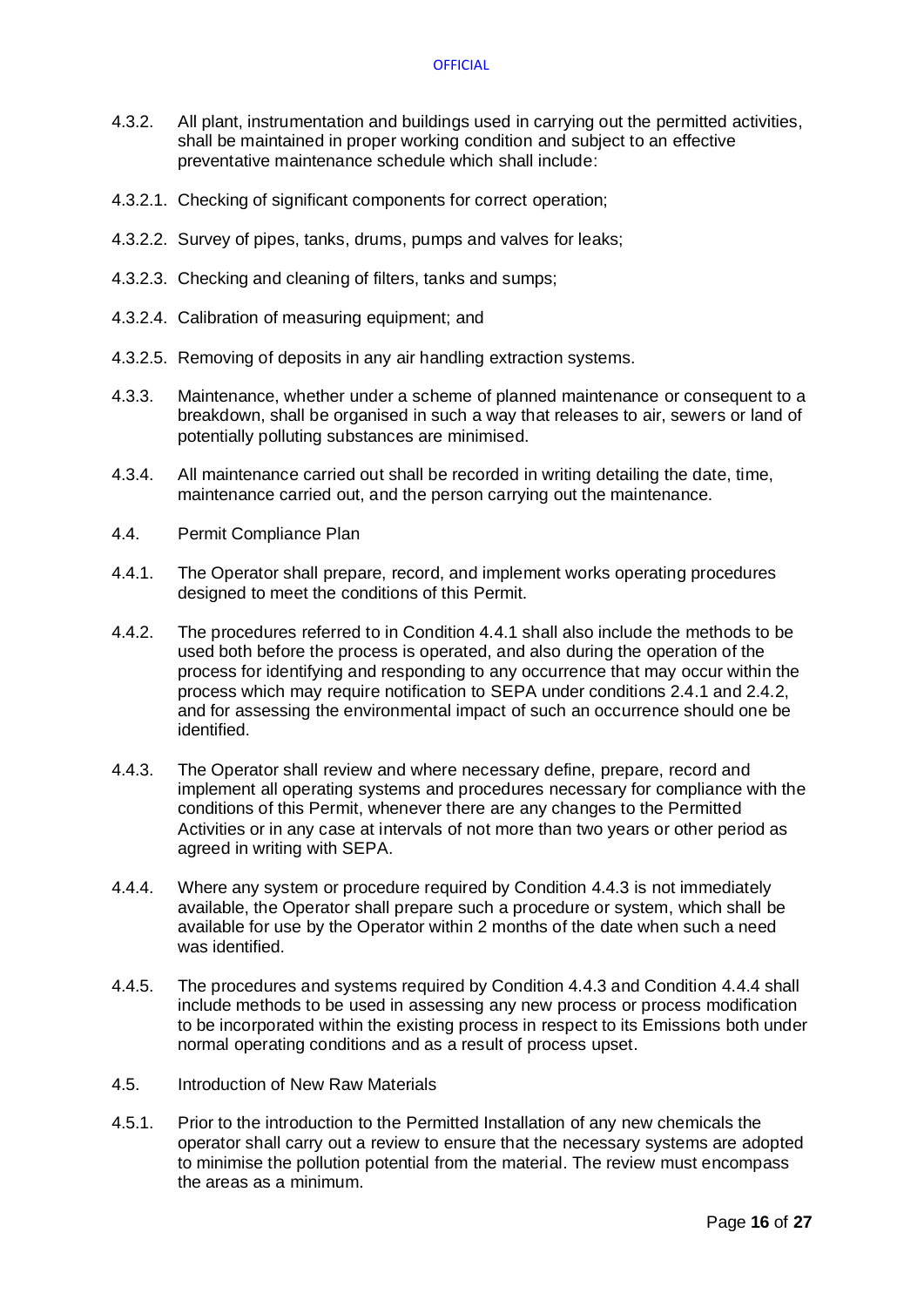- 4.5.1.1. Justification of the use of the substance as opposed to changes in process operation to obtain the same end result.
- 4.5.1.2. Obtain information from the manufacturer on the environmental impact of the substance including aquatic toxicity data and potential incompatibility with other substances.
- 4.5.1.3. Determine the environmental fate of the substance.
- 4.5.1.4. Determine the biodegradability of the substances.
- 4.5.1.5. Confirm that adequate training has been provided and procedures are in place to ensure proper usage, handling, and spill response.
- 4.5.2. The findings of any review required by Condition 4.5.1 shall be recorded in a register. This register shall also include either the date of a notification made to SEPA under Regulation 12 or the date an application made to SEPA under Regulation 13 in respect of its introduction, or a comment that such a notification or application was not considered necessary together with any correspondence received from SEPA in response.
- 4.6. Raw Material, Waste Handling and Storage
- 4.6.1. The materials described in Table 4.4 as annexed as Appendix 5 shall be stored on the Site only in the location, method and quantities specified in this table.
- 4.6.2. The Operator shall maintain an inventory recording the quantities and environmental characteristics of raw materials used and stored at the Permitted **Installation**
- 4.6.3. By 31 December of each year the Operator shall undertake and record annual inspections of all bunds, sumps, pipelines and storage areas on the Permitted installation which shall include an assessment of their integrity and fitness for purpose. The inspections shall be in accordance with current European or British Standard Specifications.
- 4.6.4. A report on the conclusions from the inspections required by Condition 4.6.3 detailing any remedial actions required, a timetable for their completion, and record of the inspection shall be sent to SEPA within one month of the completion of the inspections.
- 4.6.5. The Operator shall, wherever practical, purchase raw materials and chemicals in returnable, re-usable containers and make arrangements, where possible, for the return of such containers without the requirement for washing out the residues.
- 4.7. Incident Prevention
- 4.7.1. The Operator shall ensure that all materials, products, by-products or wastes which may result in pollution if they enter soil, groundwater, controlled waters or an effluent collection system shall be stored in designated areas designed to prevent the release of any of those materials to soil, groundwater, controlled waters or effluent collection systems, in such a manner as to prevent any such release.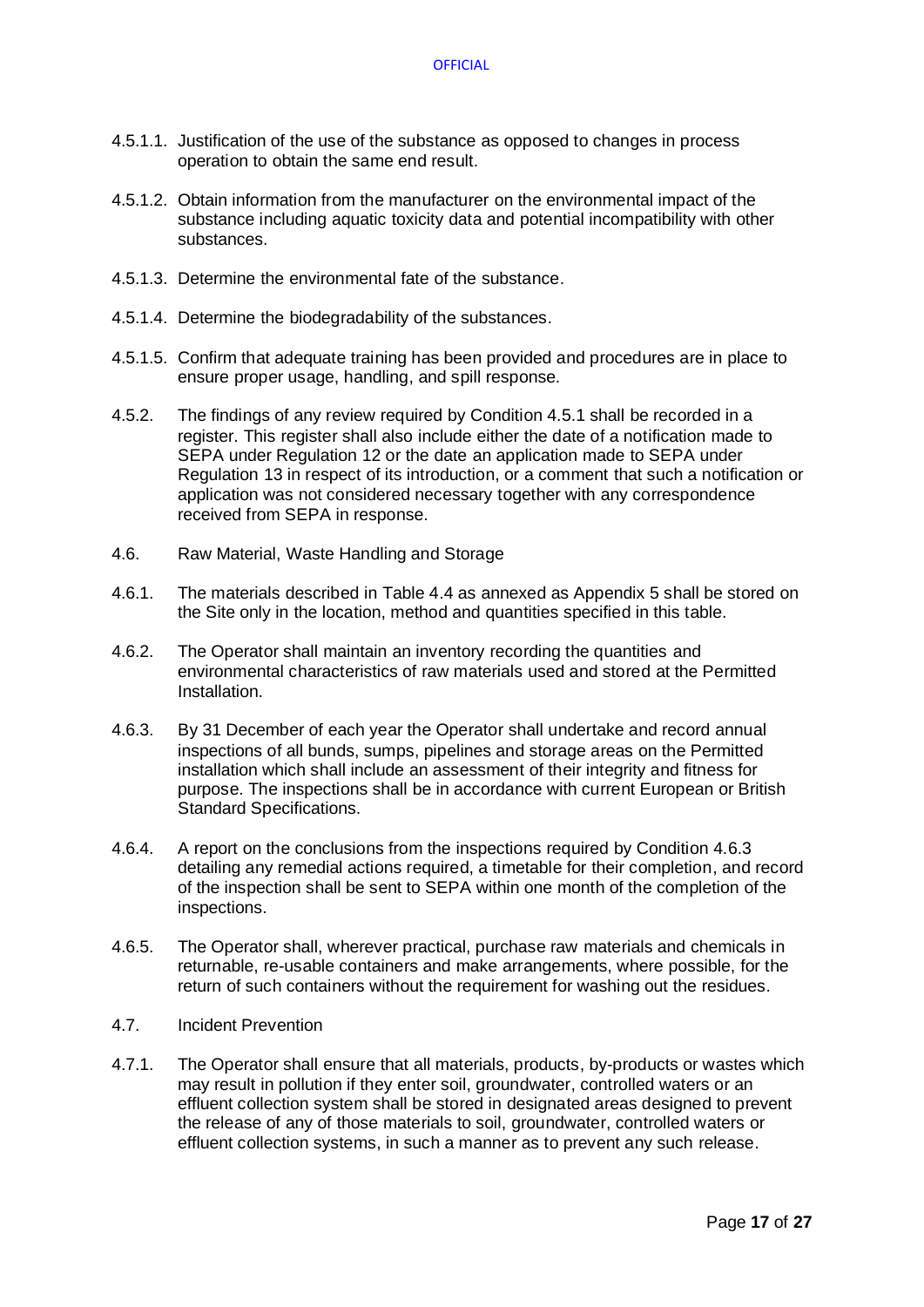- 4.7.2. Notwithstanding the requirements of Condition 2.4.5, the Operator shall prepare, record and implement a spillage plan designed to prevent the release of any pollutants to surface water or Site drains from any spillage or leaks resulting from the Permitted Activities. As part of the said plan the Operator shall identify what, if any, spillage equipment is to be maintained on Site, the quantity of such equipment, and the strategic locations of any storage bins containing the said equipment.
- 4.7.3. The spillage plan required by Condition 4.7.2 shall be completed by 30 June 2022 and a copy of the plan reported to SEPA within one month of the completion of the plan.
- 4.7.4. Following an Incident and at least every 4 years the Operator shall review the "Spillage Plan" required under condition 4.7.2. Each review of the plan shall be recorded and where the Operator makes any revisions to the plan these revisions shall be recorded.
- 4.7.5. All chemicals shall be stored in appropriately signed and segregated areas and appropriately bunded as required, to minimise the risk of adverse reaction as follows:
- 4.7.5.1. Acids and alkalis shall be stored in different areas; and
- 4.7.5.2. Oxidising and reducing agents shall be stored in different areas.
- 4.8. Effluent Treatment plant
- 4.8.1. The effluent treatment plant shall be operated and maintained so as to minimise the emission of offensive odour.
- 4.8.2. Liquid effluent and sludge shall be transferred within pipe work designed, constructed and linked in a manner which prevents leakages.
- 4.8.3. All discharged sludge from the effluent treatment plant shall be stored in sealed, lidded or otherwise covered tanks or receptacles prior to removal off site.
- 4.9. Cooling Water Discharge
- 4.9.1. The discharge of cooling water from the permitted installation to the Forglen Burn is not permitted under the conditions of this permit.
- 4.10. Refrigerant/Coolant Leakage Detection
- 4.10.1. The refrigerant/coolant leak detection monitoring system shall be provided.
- 4.10.2. In the event of a leak being detected a signal shall activate warning audible and visual alarms and the refrigerant plant shall be automatically shut down.
- 4.10.3. Any leakage of refrigerant/coolant detected shall be recorded in accordance 2.4.1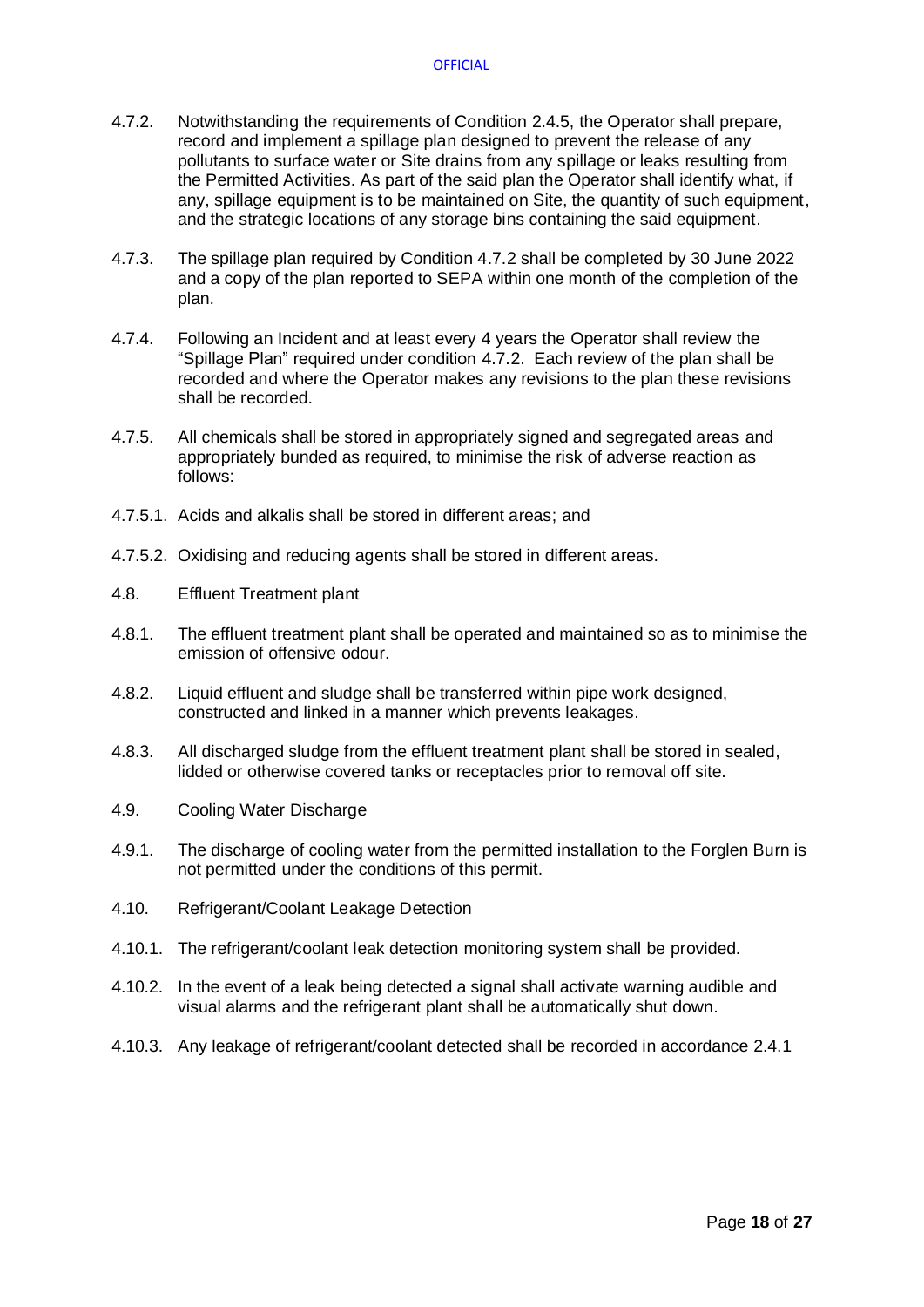# **APPENDIX 1 – Site Plan**

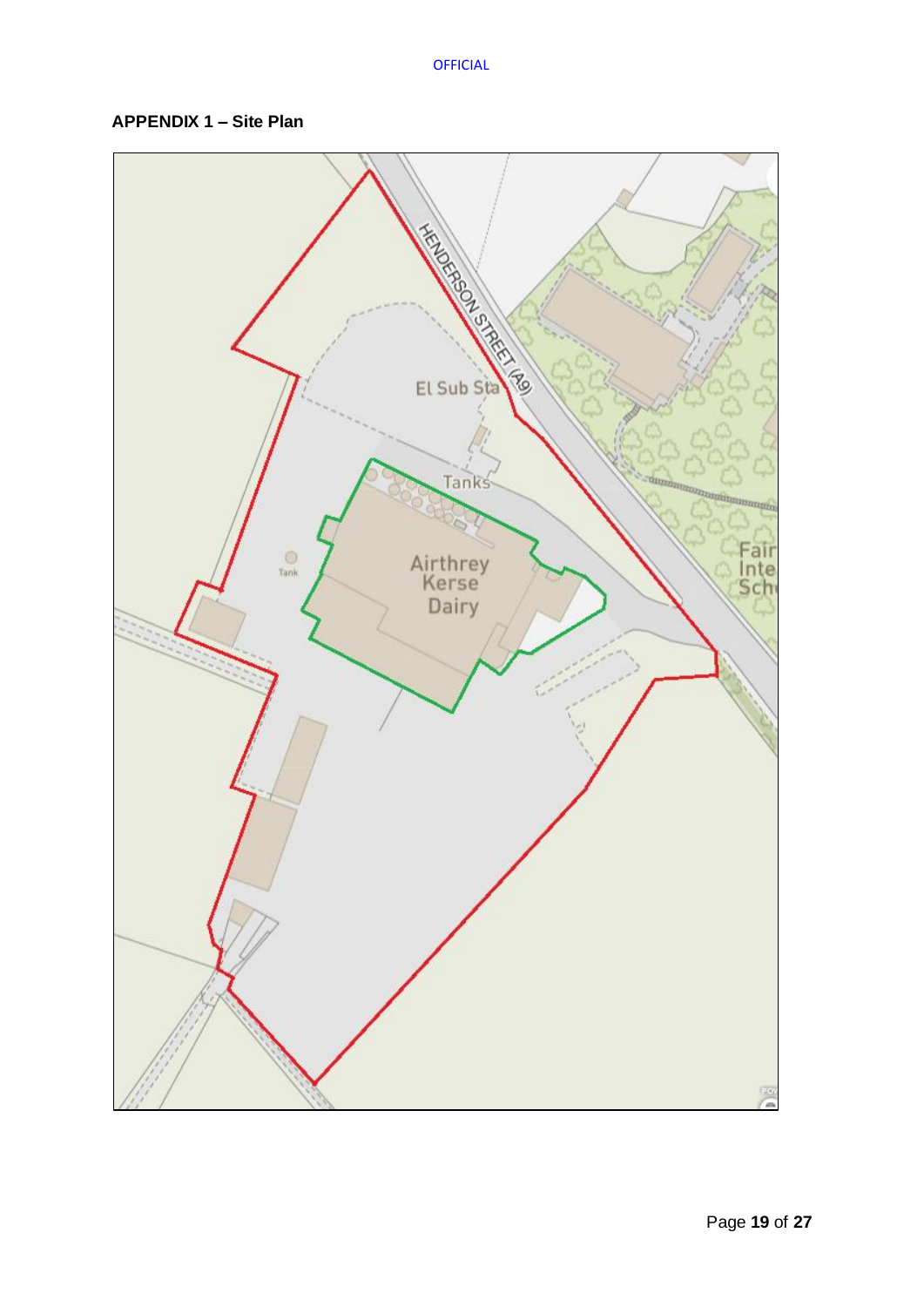

# **APPENDIX 2 – Location Plan**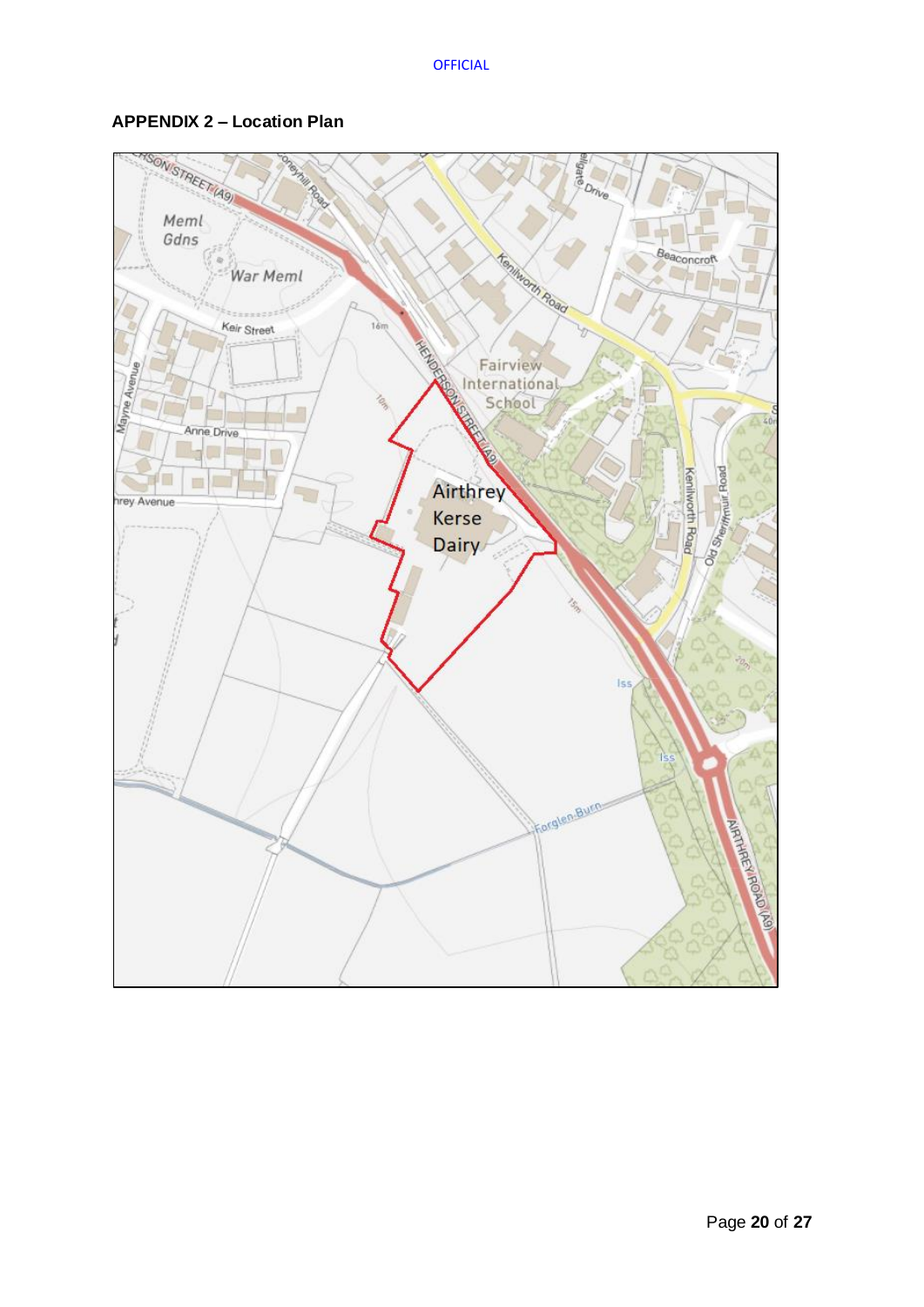

**APPENDIX 3 – Sampling Point Locations**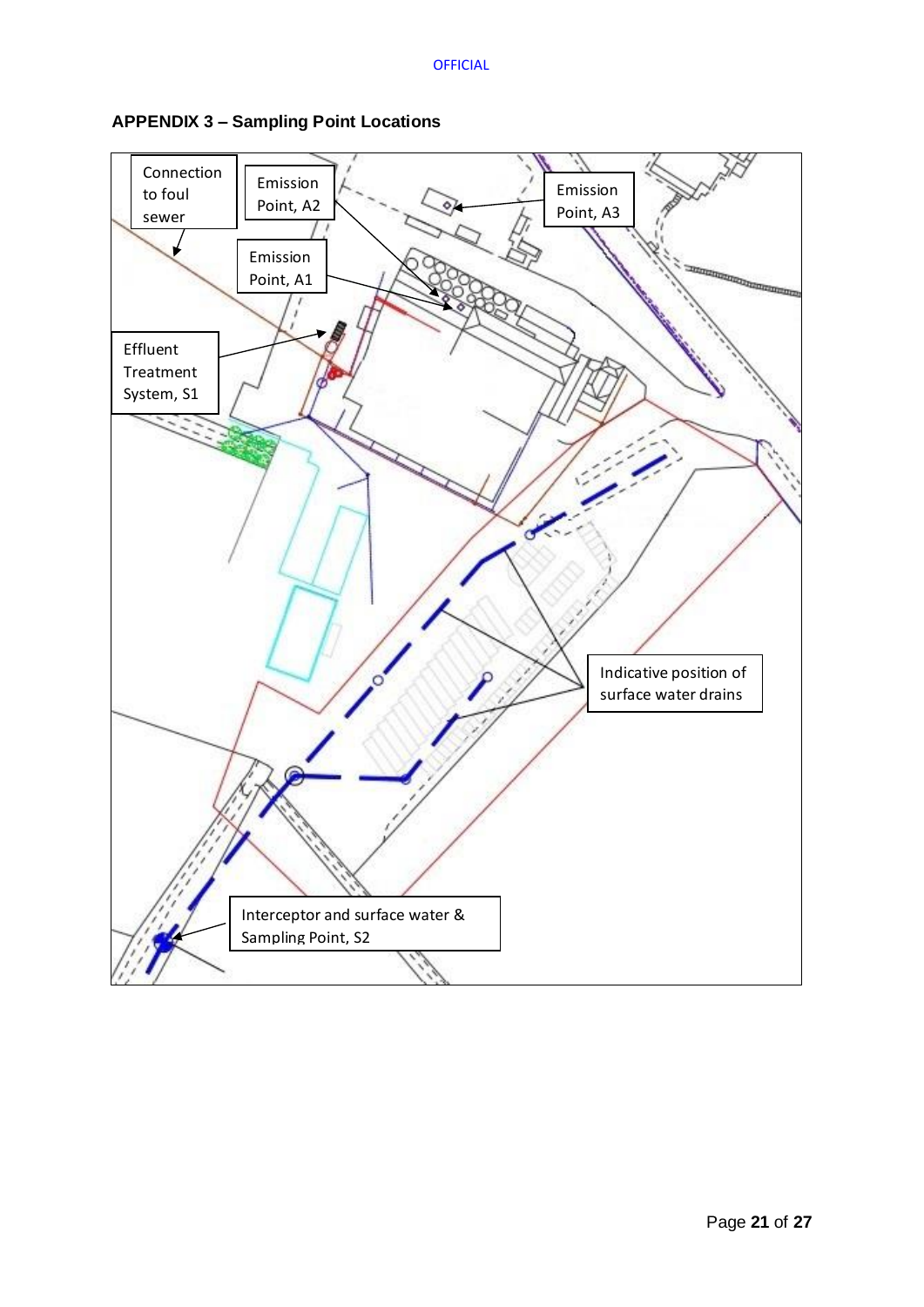# **APPENDIX 4 – Emission Limit Value Tables As Specified In Schedule 4**

# **Table 4.1 Emissions to Air ELVs**

| Source of<br><b>Emission</b> | <b>Emission point</b><br>number                                                                         | A <sub>1</sub>                                                                                                                                     | A2                                                                                                                                                 | A3                                                                                                                                                 |
|------------------------------|---------------------------------------------------------------------------------------------------------|----------------------------------------------------------------------------------------------------------------------------------------------------|----------------------------------------------------------------------------------------------------------------------------------------------------|----------------------------------------------------------------------------------------------------------------------------------------------------|
|                              | <b>Emission source</b>                                                                                  | Boiler 1                                                                                                                                           | Boiler <sub>2</sub>                                                                                                                                | Emergency<br>Generator                                                                                                                             |
|                              | Stack height (m)                                                                                        | 0.75                                                                                                                                               | 0.75                                                                                                                                               | N/A                                                                                                                                                |
|                              | Flue diameter (m)                                                                                       | 0.35                                                                                                                                               | 0.35                                                                                                                                               | 0.11                                                                                                                                               |
|                              | Location on site<br>plan                                                                                | A <sub>1</sub>                                                                                                                                     | A2                                                                                                                                                 | A3                                                                                                                                                 |
|                              | <b>NGR</b>                                                                                              | <b>NS 80005</b><br>96899                                                                                                                           | <b>NS 80000</b><br>96901                                                                                                                           | <b>NS 80007</b><br>96929                                                                                                                           |
| <b>Monitoring</b>            | Type of monitoring                                                                                      | $\overline{\text{SS}}$                                                                                                                             | $\overline{\text{SS}}$                                                                                                                             | <b>SS</b>                                                                                                                                          |
| <b>Details</b>               | <b>Sampling Location</b>                                                                                | <b>Stack</b>                                                                                                                                       | <b>Stack</b>                                                                                                                                       | <b>Stack</b>                                                                                                                                       |
|                              | Visible Smoke -<br>Ringleman No. (as<br>determined in<br>accordance with<br>BS2742:1969(as<br>amended)) |                                                                                                                                                    |                                                                                                                                                    |                                                                                                                                                    |
|                              | During Start up<br>period                                                                               | Not to exceed<br>shade 2.                                                                                                                          | Not to exceed<br>shade 2.                                                                                                                          | Not to exceed<br>shade 2.                                                                                                                          |
|                              | At all other times                                                                                      | Not to exceed<br>shade 1 for<br>any period<br>longer than 4<br>consecutive<br>minutes or 24<br>minutes in<br>aggregate in<br>any 8 hour<br>period. | Not to exceed<br>shade 1 for<br>any period<br>longer than 4<br>consecutive<br>minutes or 24<br>minutes in<br>aggregate in<br>any 8 hour<br>period. | Not to exceed<br>shade 1 for<br>any period<br>longer than 4<br>consecutive<br>minutes or 24<br>minutes in<br>aggregate in<br>any 8 hour<br>period. |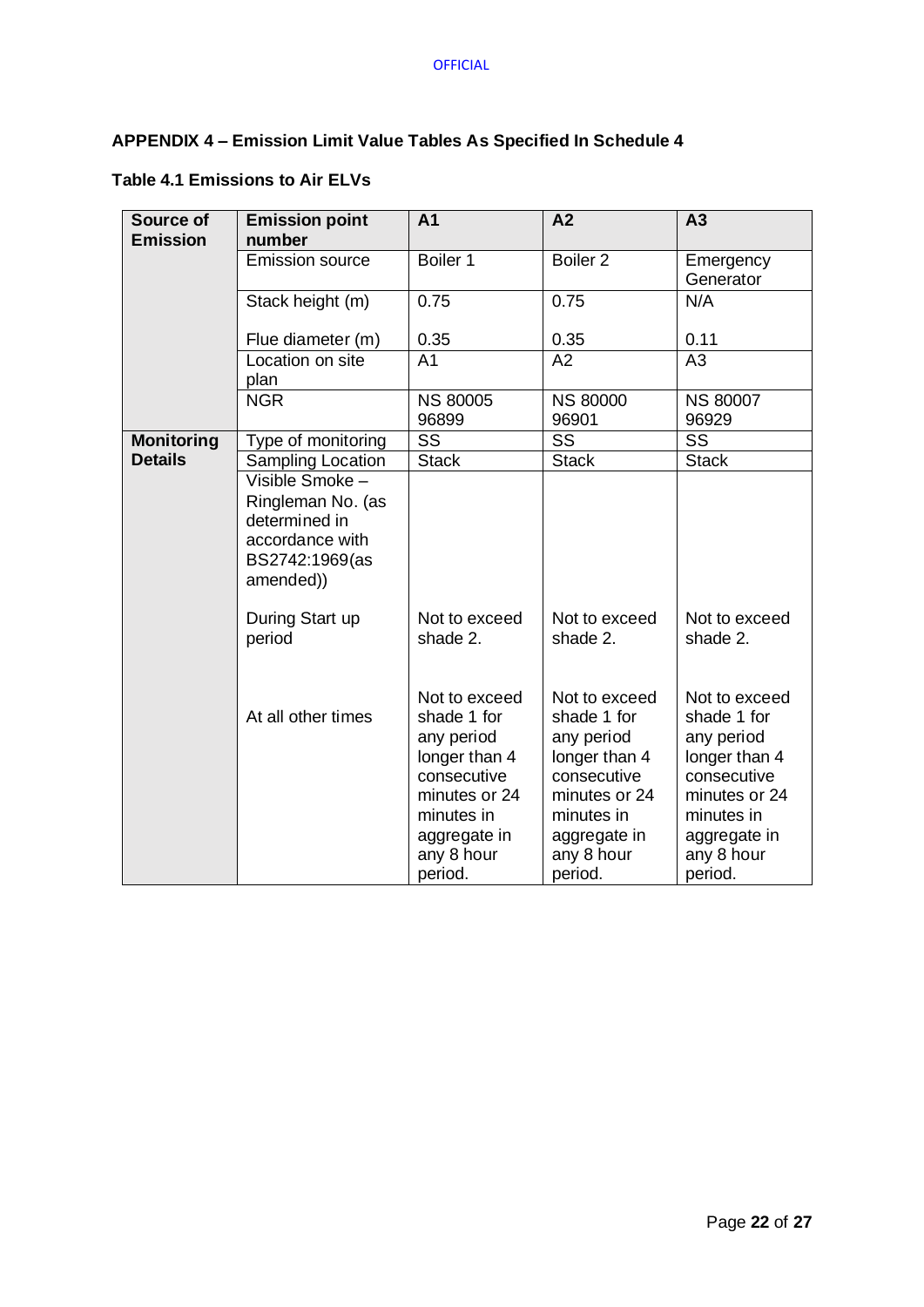| <b>Location Point number(s)</b><br>on discharge plan | S <sub>1</sub>                    | S <sub>2</sub>             |
|------------------------------------------------------|-----------------------------------|----------------------------|
| Source of Emission                                   | <b>Effluent Collection System</b> | Surface water collection   |
|                                                      |                                   | and drainage system        |
| <b>Emission Location</b>                             | Discharge to effluent             | Discharge to Forglen Burn  |
|                                                      | treatment plant                   | at:                        |
|                                                      |                                   | NS 79830 96582             |
| <b>Sampling Location</b>                             | Effluent sampling chamber         | Effluent sampling chamber  |
|                                                      | located at treatment plant        | located at: NS 79910 96694 |
| BOD (mg/l)                                           | No limit set                      | 3                          |
| Suspended Solids (mg/l)                              | No limit set                      | 25                         |
| pH                                                   | No limit set                      | $6 - 9$                    |
| COD (mg/l)                                           | No limit set                      | No limit set               |
| Total Phosphorus (mg/l)                              | No limit set                      | No limit set               |
| Fe (mg/l)                                            | No limit set                      | No limit set               |
| Temperature (°C)                                     | No limit set                      | No limit set               |
| Maximum daily volume limit                           | No limit set                      | No limit set               |
| $\mathsf{(m^3)}$                                     |                                   |                            |
| Flow rate $(1/s)$                                    | No limit set                      | No limit set               |
| Oil or grease (mg/l)                                 | No limit set                      | No limit set               |

# **Table 4.2 – Emissions to Effluent Collection System/Water ELVs**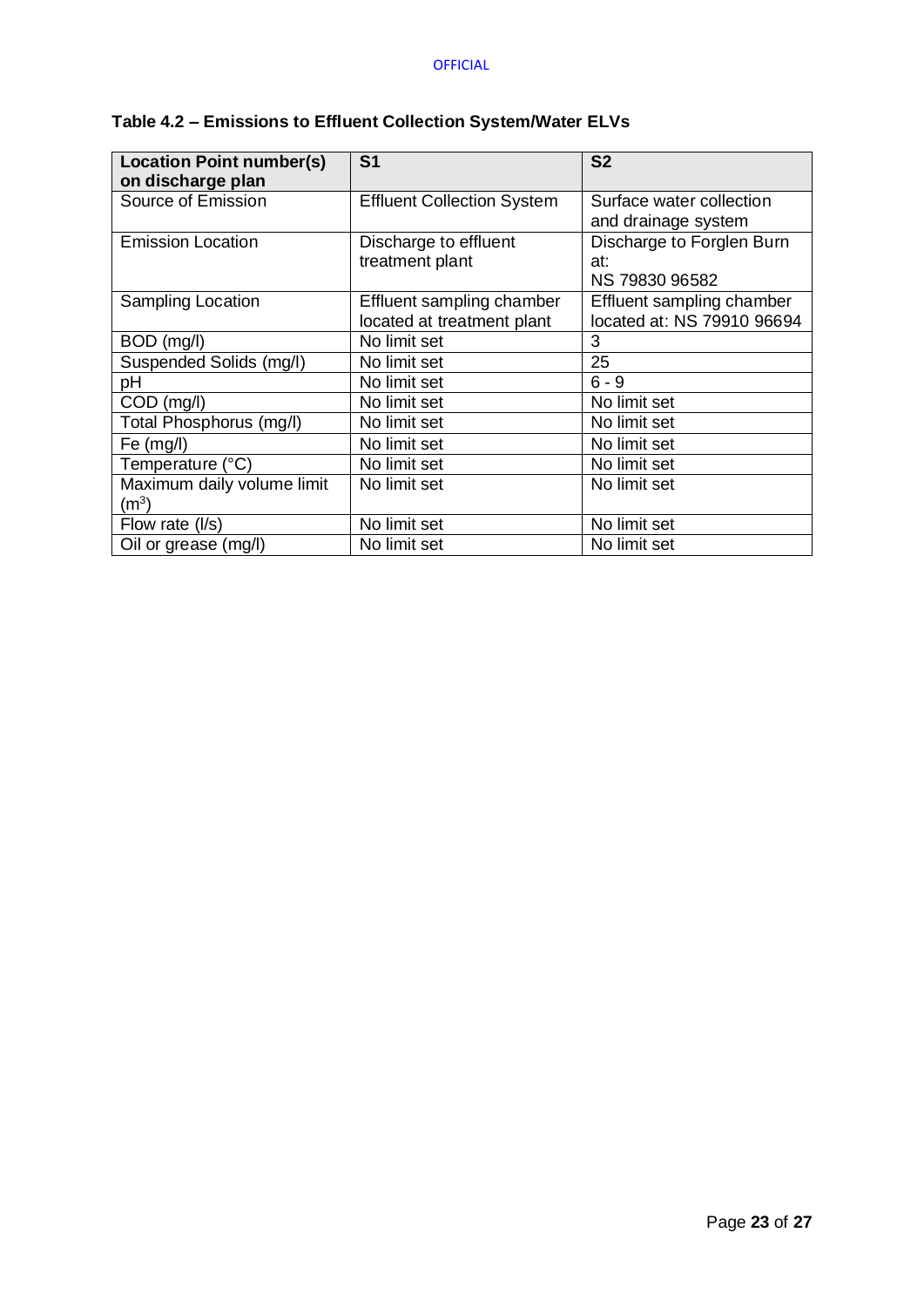# **Table 4.3 – Emissions to Effluent Collection System/Water Monitoring Requirements**

| <b>Parameter</b>                                   | <b>Emission</b><br><b>Point</b> | <b>Monitoring</b><br><b>Frequency</b> | <b>Monitoring</b><br><b>Device Type</b> | <b>Test Method</b>                                                                                                                              |
|----------------------------------------------------|---------------------------------|---------------------------------------|-----------------------------------------|-------------------------------------------------------------------------------------------------------------------------------------------------|
| BOD (mg/l)                                         | $\overline{\mathsf{S2}}$        | Monthly                               | Instantaneous                           | Latest standard from<br><b>Environment Agency M18</b><br>guidance Document (EA<br>M18) or as otherwise<br>agreed in writing with<br><b>SEPA</b> |
| Suspended<br>Solids (mg/l)                         | $\overline{\mathsf{S2}}$        | Monthly                               | Instantaneous                           | Latest standard from<br><b>Environment Agency M18</b><br>guidance Document (EA<br>M18) or as otherwise<br>agreed in writing with<br><b>SEPA</b> |
| pH                                                 | S <sub>2</sub>                  | Monthly                               | Instantaneous                           | Latest standard from<br><b>Environment Agency M18</b><br>guidance Document (EA<br>M18) or as otherwise<br>agreed in writing with<br><b>SEPA</b> |
| COD (mg/l)                                         | S <sub>2</sub>                  | N/A                                   | N/A                                     | Latest standard from<br><b>Environment Agency M18</b><br>guidance Document (EA<br>M18) or as otherwise<br>agreed in writing with<br><b>SEPA</b> |
| Total<br>Phosphorus<br>(mg/l)                      | S <sub>2</sub>                  | N/A                                   | N/A                                     | Latest standard from<br><b>Environment Agency M18</b><br>guidance Document (EA<br>M18) or as otherwise<br>agreed in writing with<br><b>SEPA</b> |
| Fe $(mg/l)$                                        | S <sub>2</sub>                  | N/A                                   | N/A                                     | Latest standard from<br><b>Environment Agency M18</b><br>guidance Document (EA<br>M18) or as otherwise<br>agreed in writing with<br><b>SEPA</b> |
| Temperature<br>$(^{\circ}C)$                       | S <sub>2</sub>                  | N/A                                   | N/A                                     | Latest standard from<br><b>Environment Agency M18</b><br>guidance Document (EA<br>M18) or as otherwise<br>agreed in writing with<br><b>SEPA</b> |
| Maximum daily<br>volume limit<br>(m <sup>3</sup> ) | S <sub>2</sub>                  | N/A                                   | N/A                                     | Latest standard from<br><b>Environment Agency M18</b><br>guidance Document (EA<br>M18) or as otherwise<br>agreed in writing with<br><b>SEPA</b> |
| Flow rate (I/s)                                    | S <sub>2</sub>                  | N/A                                   | N/A                                     | Latest standard from<br><b>Environment Agency M18</b>                                                                                           |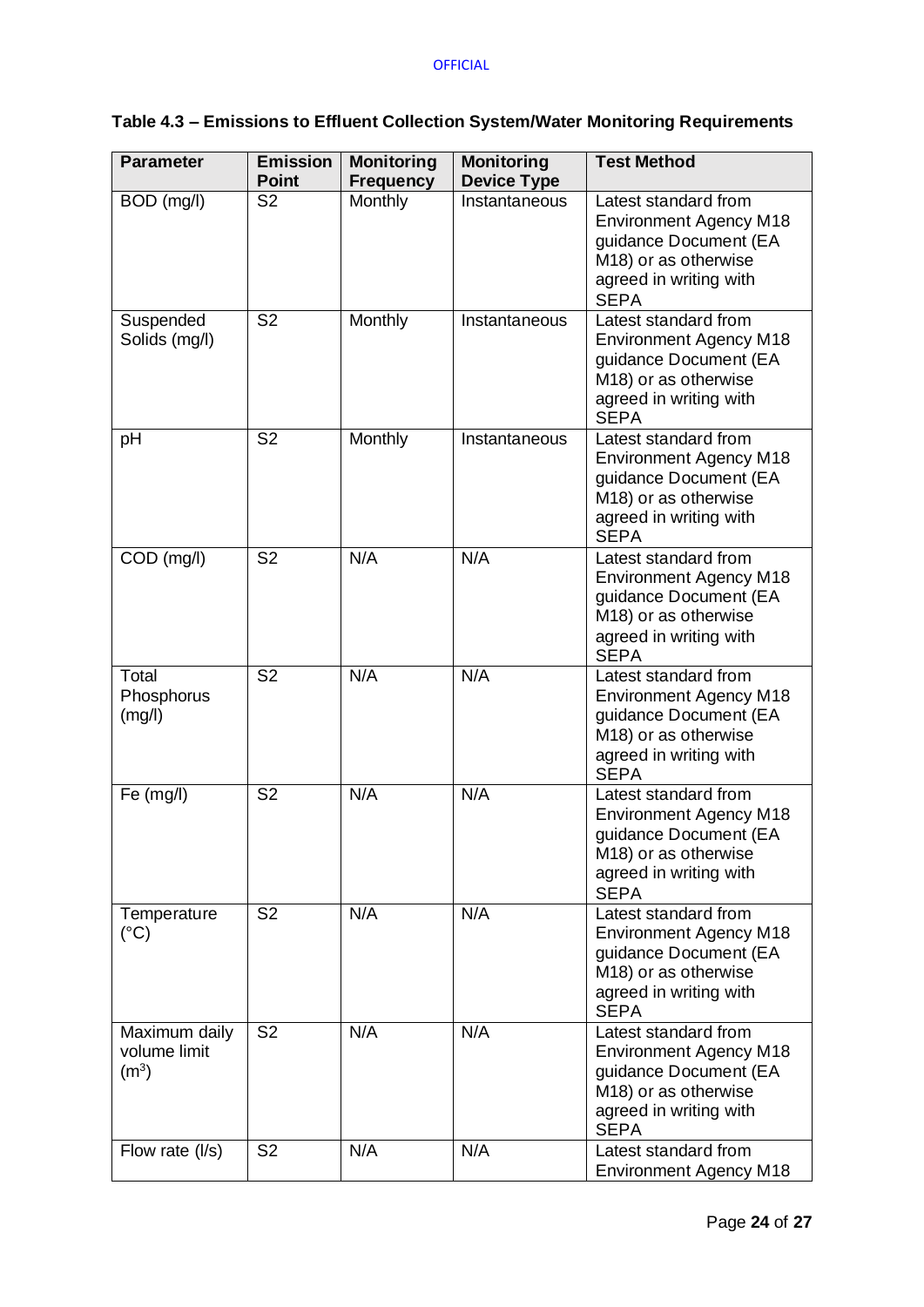|                         |                |     |     | guidance Document (EA<br>M18) or as otherwise<br>agreed in writing with<br><b>SEPA</b>                                                          |
|-------------------------|----------------|-----|-----|-------------------------------------------------------------------------------------------------------------------------------------------------|
| Oil or grease<br>(mg/l) | S <sub>2</sub> | N/A | N/A | Latest standard from<br><b>Environment Agency M18</b><br>guidance Document (EA<br>M18) or as otherwise<br>agreed in writing with<br><b>SEPA</b> |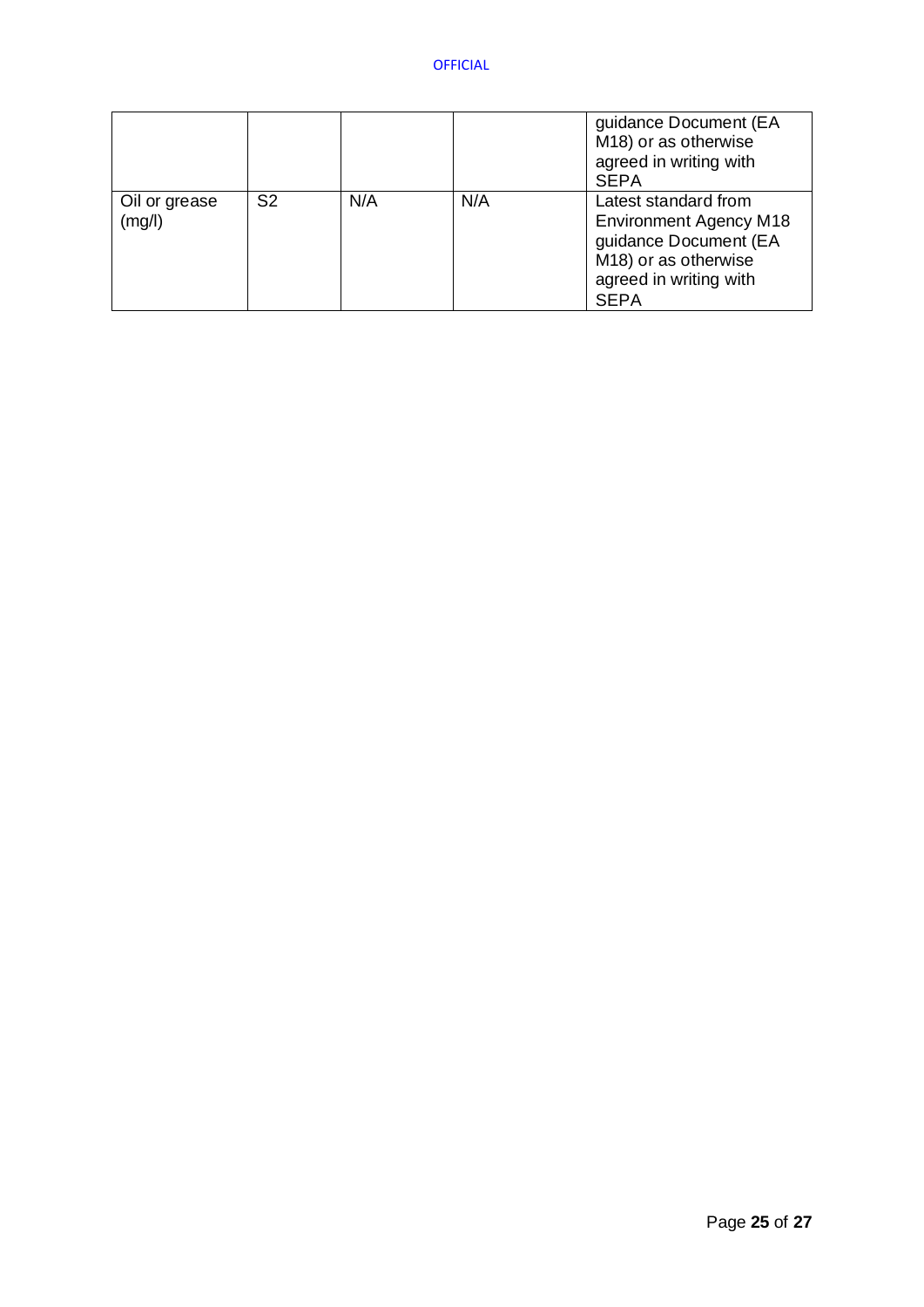| APPENDIX 5 - Raw Material, Waste Handling and Storage |  |  |  |
|-------------------------------------------------------|--|--|--|
|-------------------------------------------------------|--|--|--|

| <b>Description</b>                                           | <b>Location of</b><br><b>Storage</b>                                        | <b>Method of</b><br><b>Storage</b>     | On Site quantity                                                                                                                                                                                                                                 | <b>Storage</b><br>conditions                           |
|--------------------------------------------------------------|-----------------------------------------------------------------------------|----------------------------------------|--------------------------------------------------------------------------------------------------------------------------------------------------------------------------------------------------------------------------------------------------|--------------------------------------------------------|
| *Refrigerants                                                | Various plant<br>rooms                                                      | Sealed systems                         | 234 Kg                                                                                                                                                                                                                                           | Sealed system                                          |
| <b>Chemicals</b>                                             |                                                                             |                                        |                                                                                                                                                                                                                                                  |                                                        |
| <b>CIP Cleaning</b><br>Chemicals                             | Various<br>storage &<br>intermediate<br>storage<br>locations<br>around site | IBC's, 200 I<br>drums, 20 l<br>carboys | $Cipton - 2$ IBC's<br>of 950L,<br>Primesoft - 2<br>IBC's of 900L,<br>Dilac Acid - 1<br>IBC of 900L,<br>Divosan forte - 1<br>IBC of 1000kg,<br>Glide (20L) - 15<br>drums,<br>Hypofoam (20L)<br>$-15$ drums,<br>Sureclean<br>$(200L) - 2$<br>drums | Stored on<br>bunded<br>pallet or in<br>bunded<br>store |
| Sodium<br>Hydroxide for<br>effluent<br>treatment plant       | Inside storage<br>unit                                                      | <b>Bunded IBC</b>                      | 1000ltr                                                                                                                                                                                                                                          | <b>Bunded tank</b><br>system                           |
| Sulphuric acid<br>for effluent<br>treatment plant            | Inside storage<br>unit                                                      | <b>Bunded IBC</b>                      | 1000ltr                                                                                                                                                                                                                                          | <b>Bunded tank</b><br>system                           |
| Effluent                                                     | Effluent                                                                    | IBC's, 200                             | Alresolve-                                                                                                                                                                                                                                       | Stored on bunded                                       |
| treatment                                                    | treatment                                                                   | drums, 20 l                            | 2,000ltrs,                                                                                                                                                                                                                                       | pallet or in                                           |
| chemicals                                                    | plant                                                                       | carboys                                | Anfloc (25kg) - 1                                                                                                                                                                                                                                | bunded store                                           |
| Water                                                        | Storage Tank                                                                | Storage Tank                           | 42,000 ltr                                                                                                                                                                                                                                       | Storage Tank                                           |
| <b>Milk</b>                                                  |                                                                             |                                        |                                                                                                                                                                                                                                                  |                                                        |
| <b>Raw Milk</b>                                              | <b>Raw Milk Silos</b>                                                       | Silos/Containers                       |                                                                                                                                                                                                                                                  | Silos/Containers                                       |
| Cream                                                        | <b>Raw Milk Silos</b>                                                       | Silos/Containers                       |                                                                                                                                                                                                                                                  | Silos/Containers                                       |
| Pasteurised<br><b>Milk</b>                                   | <b>Finished Milk</b><br><b>Silos</b>                                        | Silos/Containers                       |                                                                                                                                                                                                                                                  | Silos/Containers                                       |
| <b>Fuel</b>                                                  |                                                                             |                                        |                                                                                                                                                                                                                                                  |                                                        |
| <b>Diesel</b>                                                | <b>Fuel island</b>                                                          | <b>Fuel island</b>                     | 10,000 ltr                                                                                                                                                                                                                                       | Fuel island                                            |
| Red diesel                                                   | Fuel island                                                                 | <b>Fuel island</b>                     | 3,000 ltr                                                                                                                                                                                                                                        | Fuel island                                            |
| Ad Blue                                                      | Fuel island                                                                 | Fuel island                            | 3,000 ltr                                                                                                                                                                                                                                        | Fuel island                                            |
| Gas Oil (for                                                 | Outside                                                                     | <b>Bunded tank</b>                     |                                                                                                                                                                                                                                                  | <b>Bunded Tank</b>                                     |
| boiler)                                                      | storage tank                                                                |                                        |                                                                                                                                                                                                                                                  |                                                        |
| <b>Waste</b>                                                 |                                                                             |                                        |                                                                                                                                                                                                                                                  |                                                        |
| <b>Tipped milk</b><br>and the butter<br>machine<br>washdowns | Dairy Waste<br>Area                                                         | IBC's                                  | Tipped Milk $-2-3$<br>IBC's a week are<br>generated and<br>uplifted weekly<br>Butter - 15-20<br>IBC's generated a<br>month which are<br>uplifted and taken                                                                                       | Outside                                                |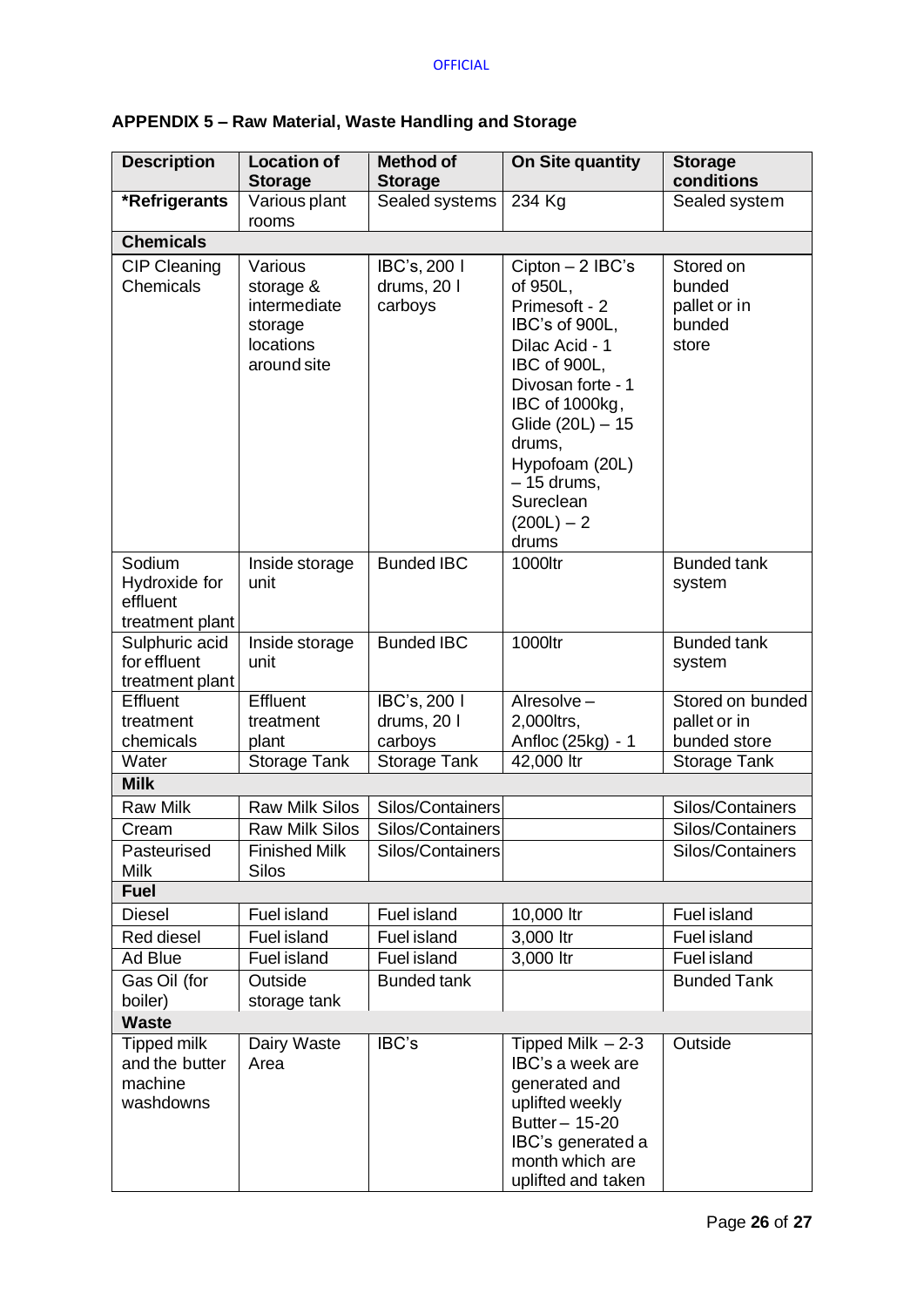|                                |                             |                                   | to an AD plant.                                                                         |                                               |
|--------------------------------|-----------------------------|-----------------------------------|-----------------------------------------------------------------------------------------|-----------------------------------------------|
| Cardboard<br>bales             | Dairy Waste<br>Area         | <b>Baled on Pallet</b>            | 3 bales generated<br>a week - uplifted<br>weekly                                        | <b>Outside on Pallet</b>                      |
| Compacted<br>milk bottles      | Dairy Waste<br>Area         | <b>Baled on Pallet</b>            | N/A                                                                                     | <b>Outside on Pallet</b>                      |
| Food waste                     | Dairy Waste<br>Area         | Food waste skip                   | 1 skip                                                                                  | Food waste skip                               |
| Polythene<br>bales             | Dairy Waste<br>Area         | <b>Baled on Pallet</b>            | 7 bales generated<br>a week - uplifted<br>weekly                                        | <b>Outside on Pallet</b>                      |
| Mixed waste<br>recycling skips | Dairy Waste<br>Area         | Waste skip                        | 1 skip                                                                                  | Waste skip                                    |
| General waste<br>skip          | Dairy Waste<br>Area         | Waste skip                        | 1 skip                                                                                  | Waste skip                                    |
| Stainless steel<br>skip        | Dairy Waste<br>Area         | Waste skip                        | 1 skip                                                                                  | Waste skip                                    |
| Mild steel skip                | Dairy Waste<br>Area         | Waste skip                        | 1 skip                                                                                  | Waste skip                                    |
| Wood skip                      | Dairy Waste<br>Area         | Waste skip                        | 1 skip                                                                                  | Waste skip                                    |
| Hazardous<br>waste             | <b>Site Service</b><br>Area | Various<br>containers             | N/A                                                                                     | <b>Bunded container</b><br>storage facilities |
| Waste oil                      | <b>Site Service</b><br>Area | Waste oil<br>storage<br>container | <b>Container holds</b><br>300-400L and is<br>emptied<br>approximately 4<br>times a year | Self Bunded Oil<br>Container                  |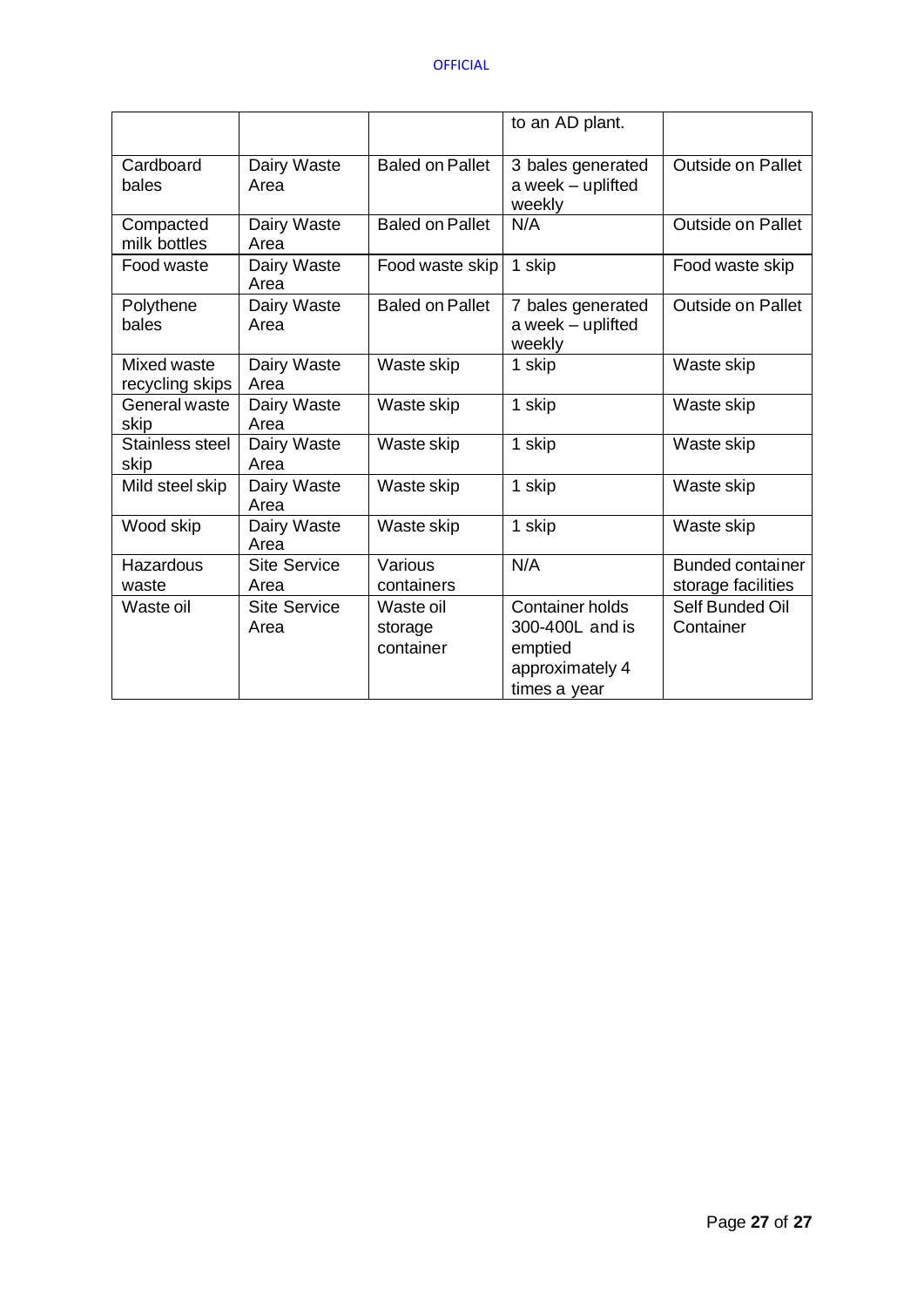### **EXPLANATORY NOTES**

(These Explanatory Notes do not form part of the Permit)

## **1. BAT**

It should be noted that Regulation 22 of the Regulations specifies that it is a condition of a Permit that the operator must use the best available techniques (BAT) for preventing or, where that is not practicable, reducing emissions from the installation. This is referred to as the 'general' BAT condition.

This does not apply to the extent that any other condition of the permit, or a standard rule which has effect as a standard rules condition, has the same effect.

Examples of aspects of the operation that have not been regulated by specific Conditions are general maintenance requirements.

BAT is defined in Regulation 4 of the Regulations as follows:

"best available techniques" mean the most effective and advanced stage in the development of activities and their methods of operation which indicates the practical suitability of particular techniques for providing the basis for emission limit values and other permit conditions designed to prevent and, where that is not practicable, to reduce emissions and the impact on the environment as a whole

"available techniques" means those techniques which have been developed on a scale which allows implementation in the relevant industrial sector, under economically and technically viable Conditions, taking into consideration the cost and advantages, whether or not the techniques are used or produced inside the UK, as long as they are reasonably accessible to the operator.

"best" means in relation to techniques, the most effective in achieving a high general level of protection of the environment as a whole.

"techniques" includes both the technology used and the way in which an installation is designed, built, maintained, operated and decommissioned.

"BAT conclusions" means a document containing the parts of a BAT reference document laying down the conclusions on best available techniques, their description, information to assess their applicability, the emission levels associated with the best available techniques, associated monitoring, associated consumption levels and, where appropriate, relevant site remediation measures.

"emerging technique" means a novel technique for an industrial activity that, if commercially developed, could, when compared to existing best available techniques provide a higher level of protection of the environment, or at least the same level of protection of the environment and higher cost savings.

"emission levels associated with best available techniques" means the range of emission levels obtained under normal operating conditions using a best available technique, or combination of best available techniques, as described in BAT conclusions, expressed as an average over a given period of time, under specified reference conditions.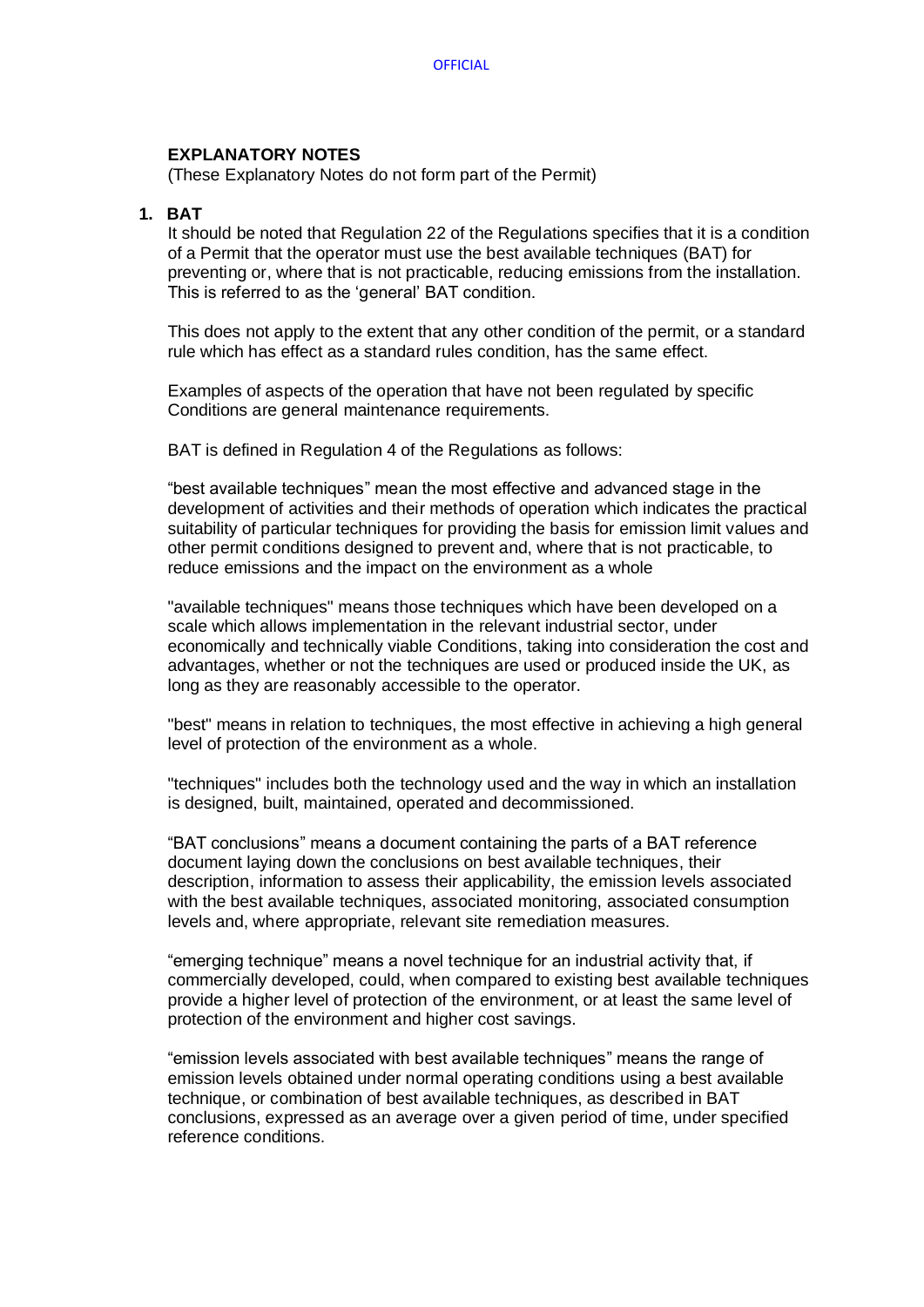Schedule 3 of the Regulations specifies the matters to be taken into account in determining BAT.

In considering BAT, SEPA would expect the Operator to have regard to all relevant PPC sector or other technical guidance, including BAT Reference Documents and BAT Conclusions published by the European Commission and UK technical guidance published by the Environment Agency.

## **2. GENERAL STATUTORY REQUIREMENTS**

The Permit does not detract from any other statutory requirements applicable to you in respect of the Permitted Installation, such as any need to obtain planning permission or building regulations approval or any responsibilities under legislation for health, safety and welfare in the workplace.

## **3. APPEALS**

If you are aggrieved by any of the Conditions of the Permit, you should initially contact the local SEPA Office at the address or telephone number below. Further information on your right of appeal and the appeals procedure is contained Regulation 58 and Schedule 8 of the Regulations.

## **4. SUBSISTENCE CHARGES**

An annual subsistence charge will be payable in respect of the Permit in terms of the Environmental Regulation (Scotland) Charging Scheme 2018, or any relevant charging scheme made under Section 41 of the Environment Act 1995, copies of which are available from SEPA.

# **5. ADDRESS AND TELEPHONE NUMBERS**

The contact address and telephone number for all information to be reported in terms of the Permit, is as follows:

Scottish Environment Protection Agency

Angus Smith Building 6 Parklands Avenue **Eurocentral Holytown** North Lanarkshire ML1 4WQ

Tel: 01698 839000 Fax: 01698 738155

## **6. REVIEW OF CONDITIONS**

The Conditions of the Permit will be periodically reviewed by SEPA.

# **7. PROPOSED CHANGE IN OPERATION OF INSTALLATION**

It is a requirement of Regulation 45 of the Regulations that if you propose to make a change in the operation of the installation, you must notify SEPA at least 14 days before making the change. The requirement under Regulation 45 does not apply if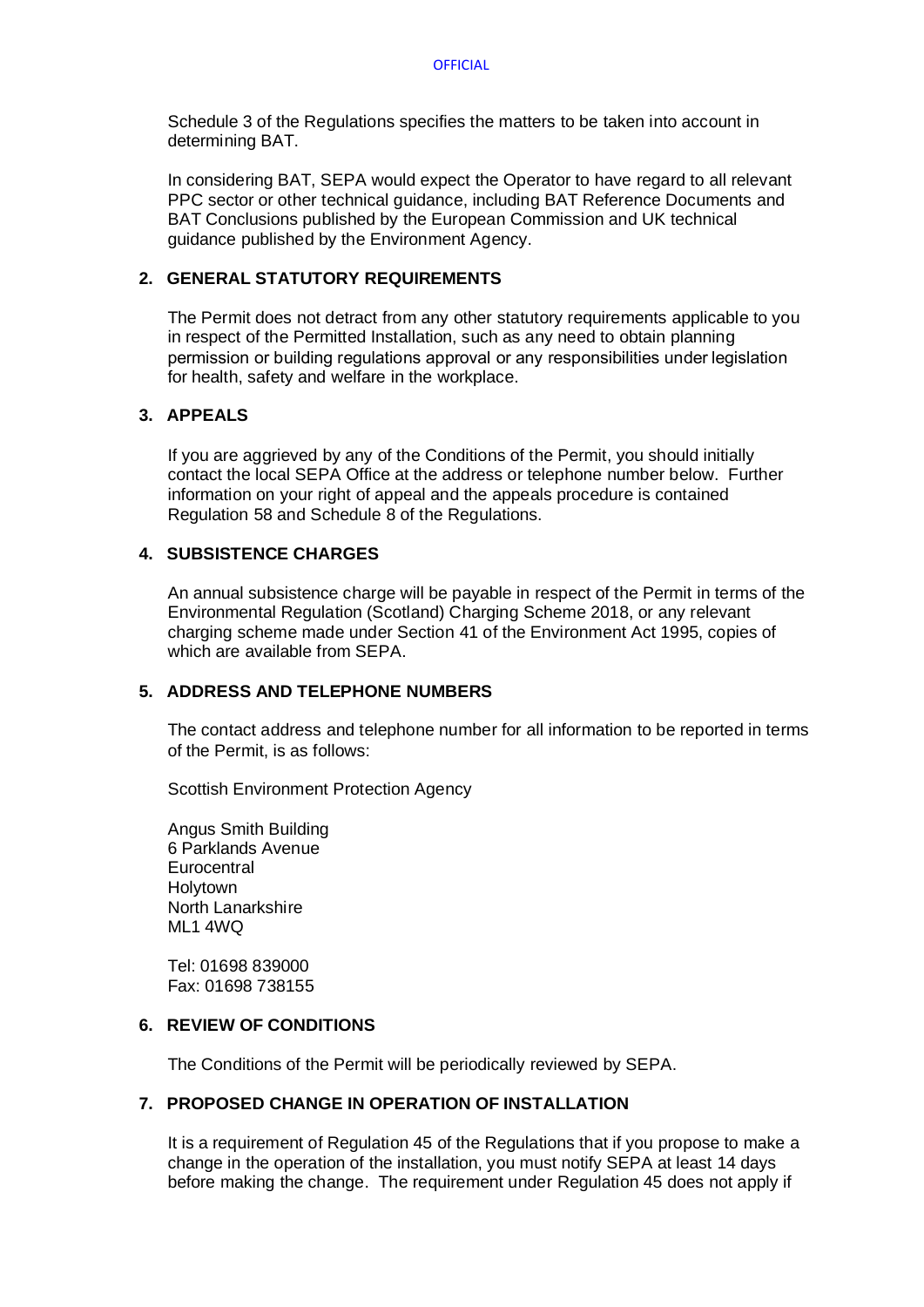you have already made an application to SEPA for the variation of the Conditions of the Permit containing a description of the proposed change.

N.B. the requirements of Regulation 45 are in addition to any obligations you may have under the Permit itself to only operate the Permitted Installation in the manner set out in the Permit and to notify SEPA of proposed changes to the Permitted Installation.

Regulation 46 and Schedule 7 of the Regulations provide details on applications for variation of the Permit in respect of proposed changes and substantial changes in operation.

"Change in operation" and "substantial change in operation" are defined in Regulation 2 of the Regulations.

### **8. ENFORCEMENT & OFFENCES**

If SEPA is of the opinion that you have contravened or are contravening or are likely to contravene a Condition of the Permit, or an Incident or accident significantly affecting the environment has occurred as a result of the operation of the Installation it may serve an Enforcement Notice. Further details on Enforcement Notices are provided in Regulation 55 of the Regulations.

If SEPA is of the opinion that the operation of an installation poses an immediate danger to human health, threatens to create an immediate significant adverse effect upon the environment or involves a risk of serious pollution it must, in certain circumstances, serve a Suspension Notice on you. Further details on Suspension Notices are provided in Regulation 56 of the Regulations.

It is an offence to operate an installation covered by the Regulations without a Permit or in breach of the Conditions of the Permit. It is an offence to fail to comply with the requirements of an Enforcement or Suspension Notice. It is an offence to intentionally make a false entry in any record required to be kept under a Condition of a Permit. Further details on offences and on penalties liable to be imposed upon conviction of an offence are provided in Regulation 67 of the Regulations.

Directors, managers and other individuals within a company may be held personally liable for offences under the Regulations.

All personnel who are responsible for fulfilling any Condition of the Permit should be made aware of these facts.

## **9. BREACH OF A PERMIT CONDITION**

Regulation 52 of the Regulations specifies that the Operator of an Installation must immediately give notice to SEPA of any breach of a condition of the permit. It is an offence to fail, without reasonable excuse to comply with Regulation 52.

Any statement made by an operator to SEPA for the purposes of complying with regulation 52 may only be used in a prosecution for an offence where in giving evidence the operator makes a statement inconsistent with the initial notification.

All personnel who are responsible for fulfilling any Condition of the Permit should be made aware of these facts.